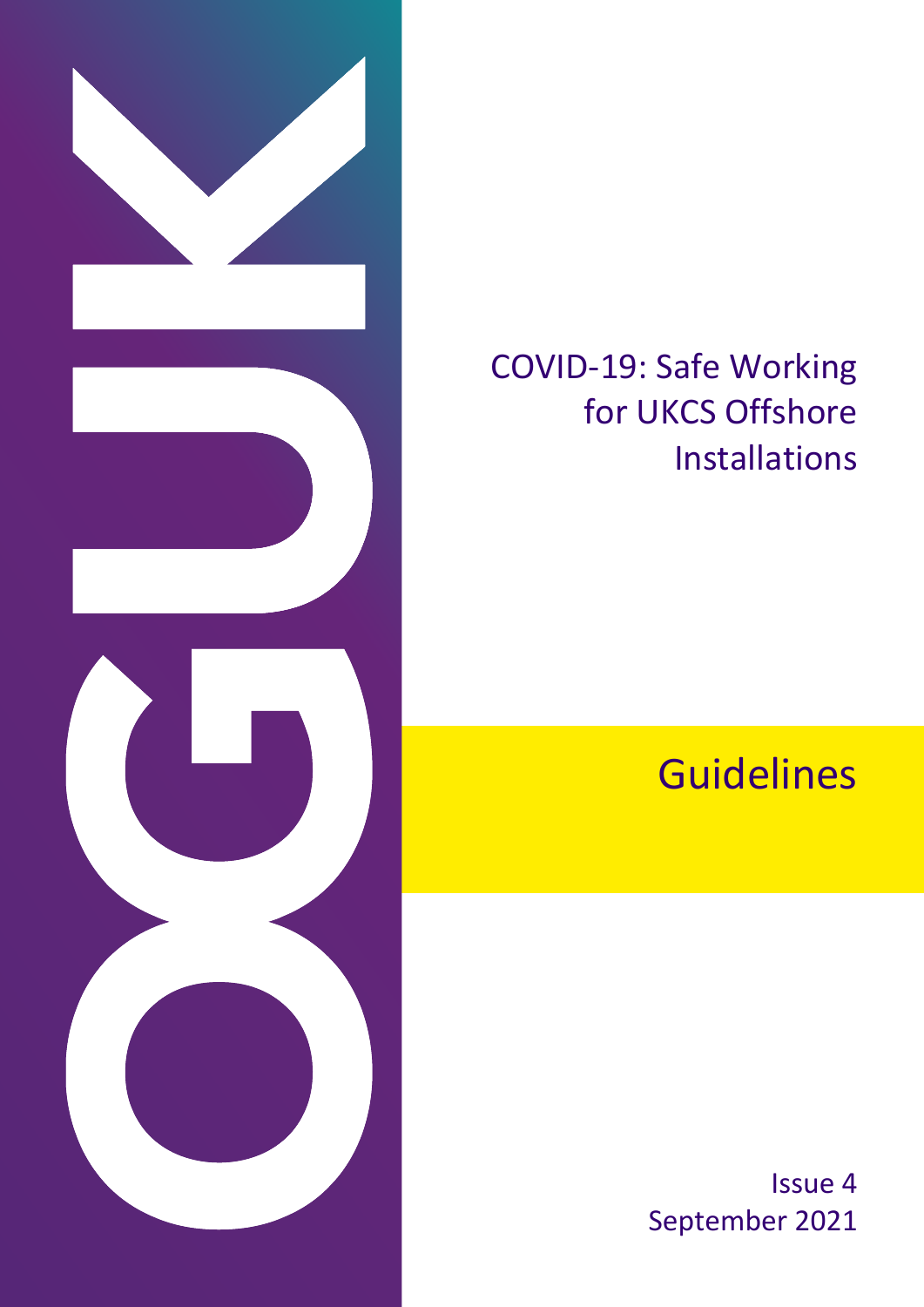

## Acknowledgments

In preparing and publishing this document, OGUK gratefully acknowledges the contribution of the Pandemic Steering Group, which includes representation from member companies, the HSE and workforce representatives from trade unions. Thanks also to Public Health Scotland and Step Change in Safety for their support and feedback.

While every effort has been made to ensure the accuracy of the information contained in this publication, neither OGUK, nor any of its members will assume liability for any use made of this publication or the model agreement to which it relates.

All rights reserved. No part of this publication may be reproduced, stored in a retrieval system, or transmitted in any form or by any means, electronic, mechanical, photocopying, recording or otherwise, without prior written permission of the publishers.

Crown copyright material is reproduced with the permission of the Controller of Her Majesty's Stationery Office.

Copyright © 2021 The UK Oil and Gas Industry Association Limited trading as OGUK

ISBN: 978-1-913078-30-0 PUBLISHED BY OGUK

#### London Office:

6th Floor East, Portland House, Bressenden Place, London, SW1E 5BH Tel: 020 7802 2400 Fax: 020 7802 2401

#### Aberdeen Office:

4th Floor, Annan House, 33-35 Palmerston Road, Aberdeen, AB11 5QP Tel: 01224 577250 Fax: 01224 577251

info@oguk.org.uk

www.oguk.org.uk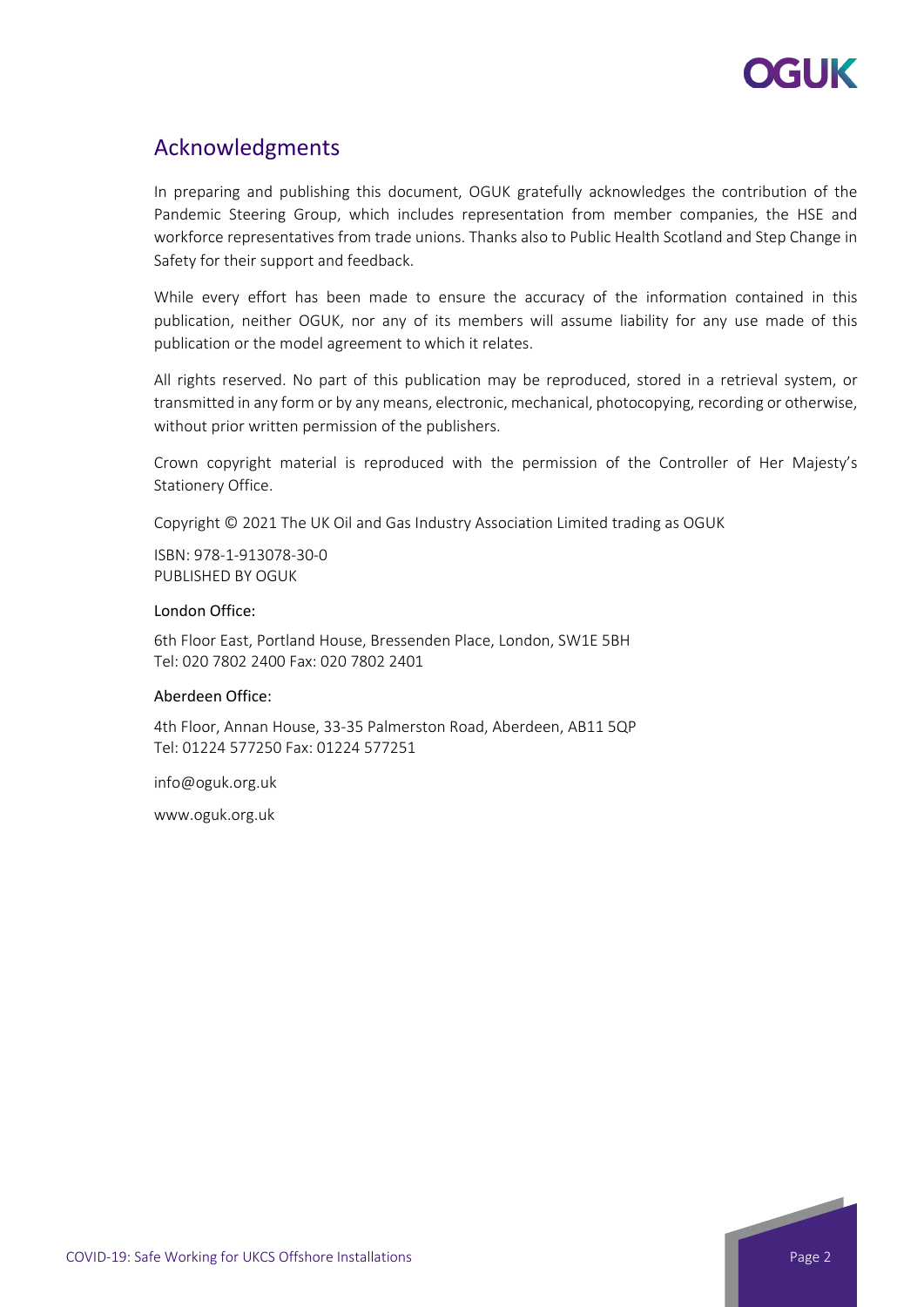## **Contents**

| 1 | Introduction                      |                                          |                                           |    |  |  |
|---|-----------------------------------|------------------------------------------|-------------------------------------------|----|--|--|
|   | Background<br>1.1                 |                                          |                                           | 5  |  |  |
|   | 1.2                               |                                          | State of the pandemic in the UKCS in 2021 | 6  |  |  |
| 2 |                                   | Risk Assessment and Workforce Engagement |                                           |    |  |  |
| 3 | Who Should Go To Work             |                                          |                                           |    |  |  |
|   | 3.1                               | Pre-mobilisation checks                  |                                           |    |  |  |
|   | 3.2                               |                                          | Higher Risk Groups                        | 11 |  |  |
|   | 3.3                               | <b>Essential Work</b>                    |                                           | 12 |  |  |
| 4 |                                   | Social Distancing Onboard<br>13          |                                           |    |  |  |
| 5 |                                   | <b>Managing Visitors and Contractors</b> |                                           |    |  |  |
| 6 |                                   | Cleaning and Sanitising the Workplace    |                                           |    |  |  |
| 7 |                                   | PPE and Face Coverings                   |                                           |    |  |  |
| 8 | <b>Workforce Management</b>       |                                          |                                           |    |  |  |
|   | 8.1                               | Shift patterns and work groups           |                                           |    |  |  |
|   | Accommodation and Travel<br>8.2   |                                          |                                           |    |  |  |
|   |                                   | 8.2.1                                    | Travel to and from Point of Mobilisation  | 18 |  |  |
|   |                                   | 8.2.2                                    | Travel to and from Installation           | 19 |  |  |
|   |                                   | 8.2.3                                    | Accommodation Onboard the Installation    | 19 |  |  |
|   | 8.3<br>Communication and Training |                                          |                                           |    |  |  |
|   | 8.4                               |                                          | Managing a Case of COVID-19 Offshore      | 22 |  |  |
| 9 | <b>Further Guidance</b>           |                                          |                                           | 24 |  |  |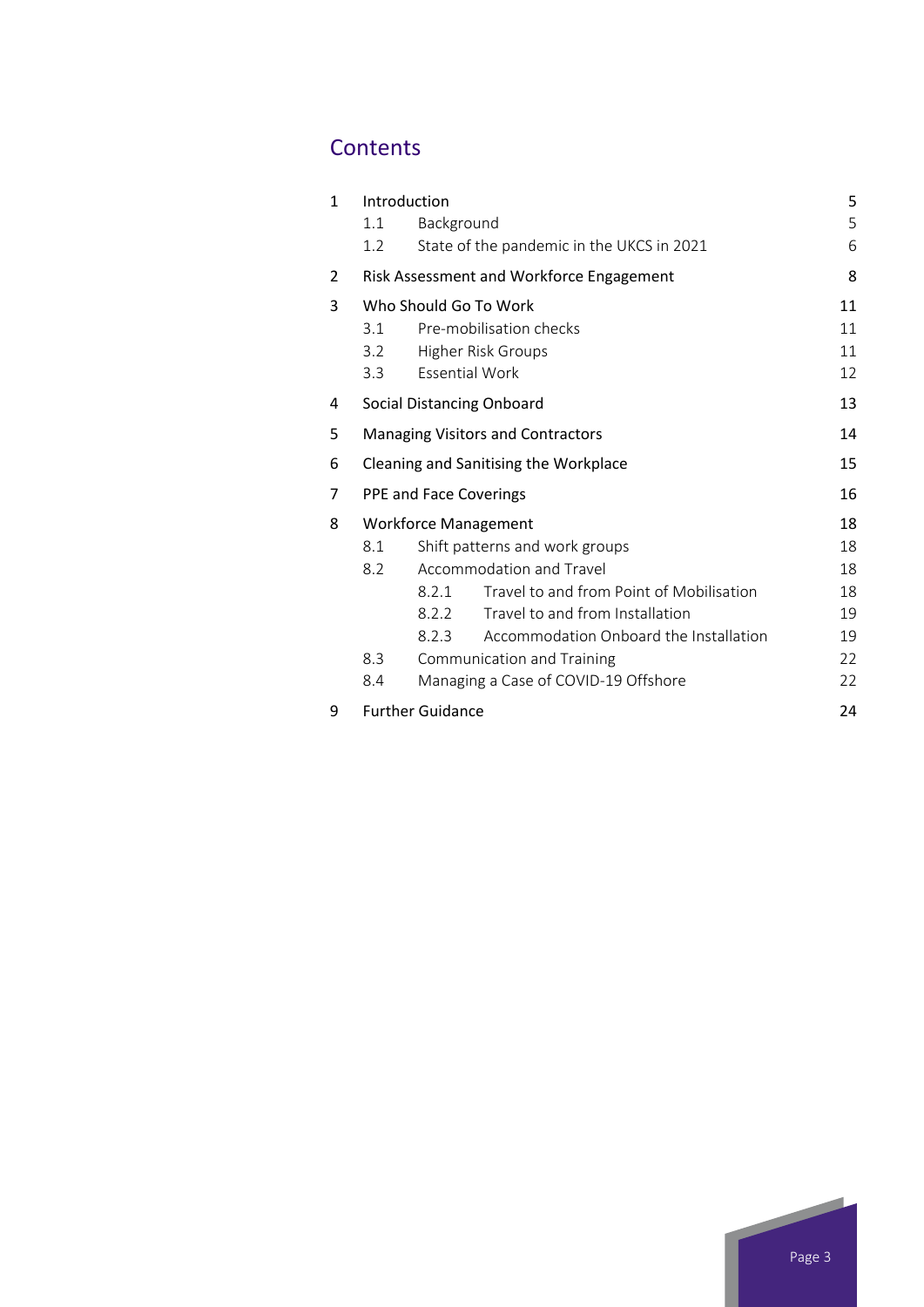

# List of Abbreviations

| Abbreviations | <b>Definitions</b>                                                                                                        |
|---------------|---------------------------------------------------------------------------------------------------------------------------|
| <b>ALARP</b>  | As Low as Reasonably Practicable                                                                                          |
| <b>BAU</b>    | <b>Business as Usual</b>                                                                                                  |
| <b>BOHS</b>   | <b>British Occupational Hygiene Society</b>                                                                               |
| <b>CRO</b>    | Control Room Operator                                                                                                     |
| <b>FOD</b>    | Foreign Object Debris                                                                                                     |
| <b>FRSM</b>   | Fluid Resistant Surgical Mask (in the context of helicopter travel, this is for<br>Category C helicopter passengers only) |
| <b>HPS</b>    | Health Protection Scotland (now referred to as Public Health Scotland)                                                    |
| <b>HUET</b>   | Helicopter Underwater Escape Training                                                                                     |
| <b>IMO</b>    | International Maritime Organisation                                                                                       |
| <b>OPEP</b>   | Oil Pollution Emergency Plan                                                                                              |
| <b>PHE</b>    | Public Health England                                                                                                     |
| <b>PPE</b>    | Personal Protective Equipment                                                                                             |
| <b>RPE</b>    | Respiratory Protective Equipment                                                                                          |

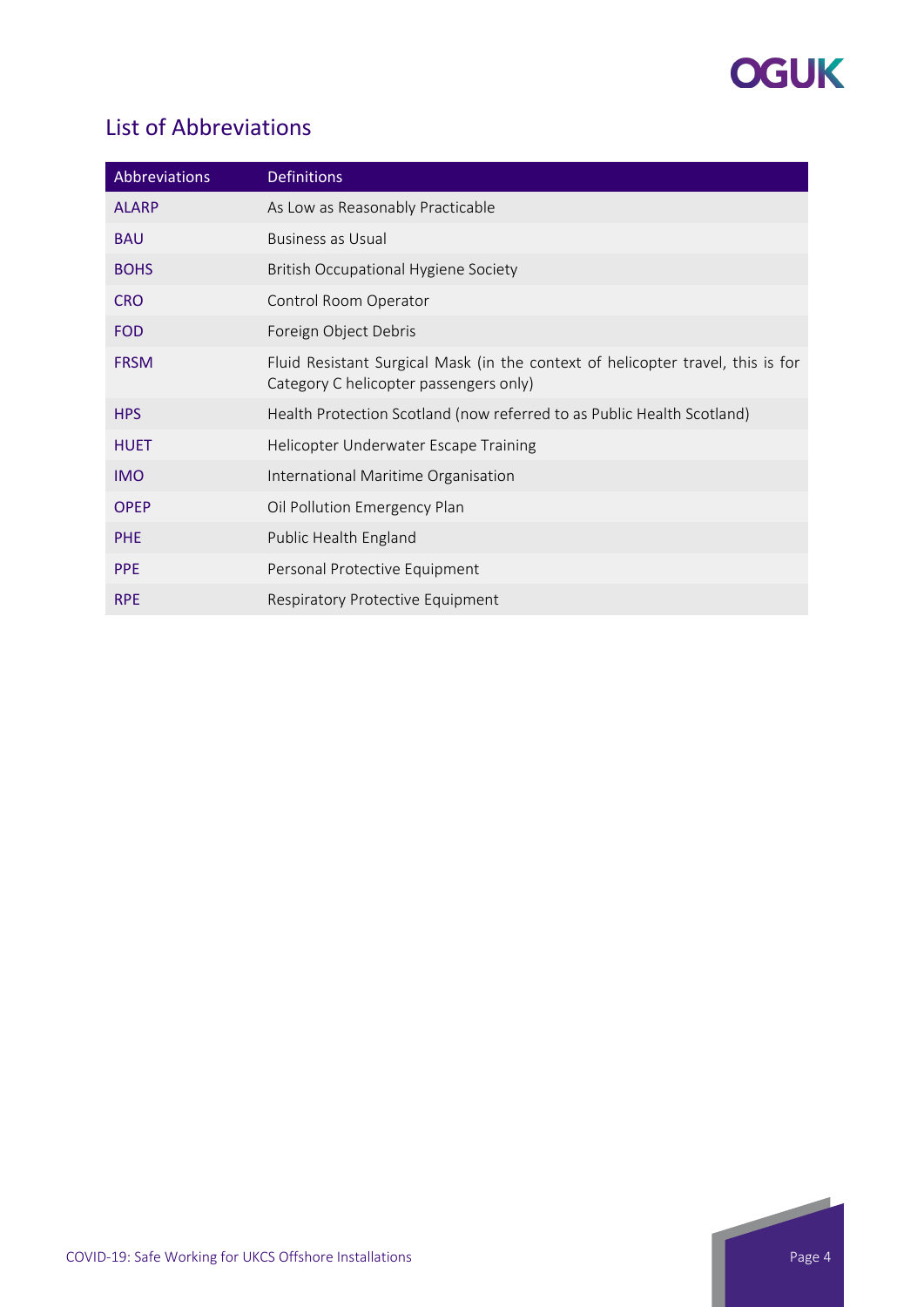

## <span id="page-4-0"></span>1 Introduction

### <span id="page-4-1"></span>1.1 Background

The offshore oil and gas industry has been working to manage the threat posed by COVID-19 and, as part of the national critical infrastructure, it is required to maintain operations to ensure security of supply for the UK.

From the outset, industry has engaged with regulators, trade unions, governments and public health agencies to ensure that these operations are and continue to be conducted in line with government advice, existing health and safety law and good practice. The situation is dynamic, and any apparent conflict between this guidance and advice from government and public health agencies will be a result of such advice being updated – every effort will be made to ensure that changes are captured as soon as reasonably possible. Government, regulatory and public health advice will always supersede the industry good practice outlined here.

This guideline provides information on how the offshore oil and gas industry has responded to the pandemic, building on lessons learned to outline how safe working has been maintained during the pandemic, and demonstrating how it can increase activity levels safely from the minimum manning implemented by the majority of operators at the start of the epidemic in the UK.

Monitoring of the effectiveness of the industry approach is being undertaken by operators through their internal assurance process, including feedback from workforce and elected safety representatives, and also at industry level, by weekly review of the number of individuals being returned onshore via helicopter flights and feedback from regulatory oversight.

The aim of industry in managing any health and safety risk has always been to reach the "as low as reasonably practicable" threshold (ALARP), and this remains true for non-process risks such as that posed by COVID-19.

The first section of this document outlines risk management approaches and how these will be used by industry in managing COVID-19, then, using the hierarchy of control, following sections provide examples of common considerations and controls to assist with the process of managing risk on board an offshore installation.

It should be noted that this document outlines a sensible and proportionate approach to help the industry manage specific health risks during the coronavirus (COVID-19) outbreak, recognising that government changes are dynamic, and the general pandemic situation changes frequently. It is not exhaustive and is not intended to replace existing obligations for managing wider health, safety and environmental aspects of offshore oil and gas production.

Installation operators continue to maintain management arrangements for health, safety and the environment, particularly the integrity of major accident hazard plant and safety and environmentally critical equipment, including during a security of supply scenario. This includes:

- Complying with each installation's Safety Case and OPEP.
- Ensuring installations have an appropriate number of competent staff to manage health, safety and environmental risks.
- Ensuring health, safety and environmental protection is not unduly compromised.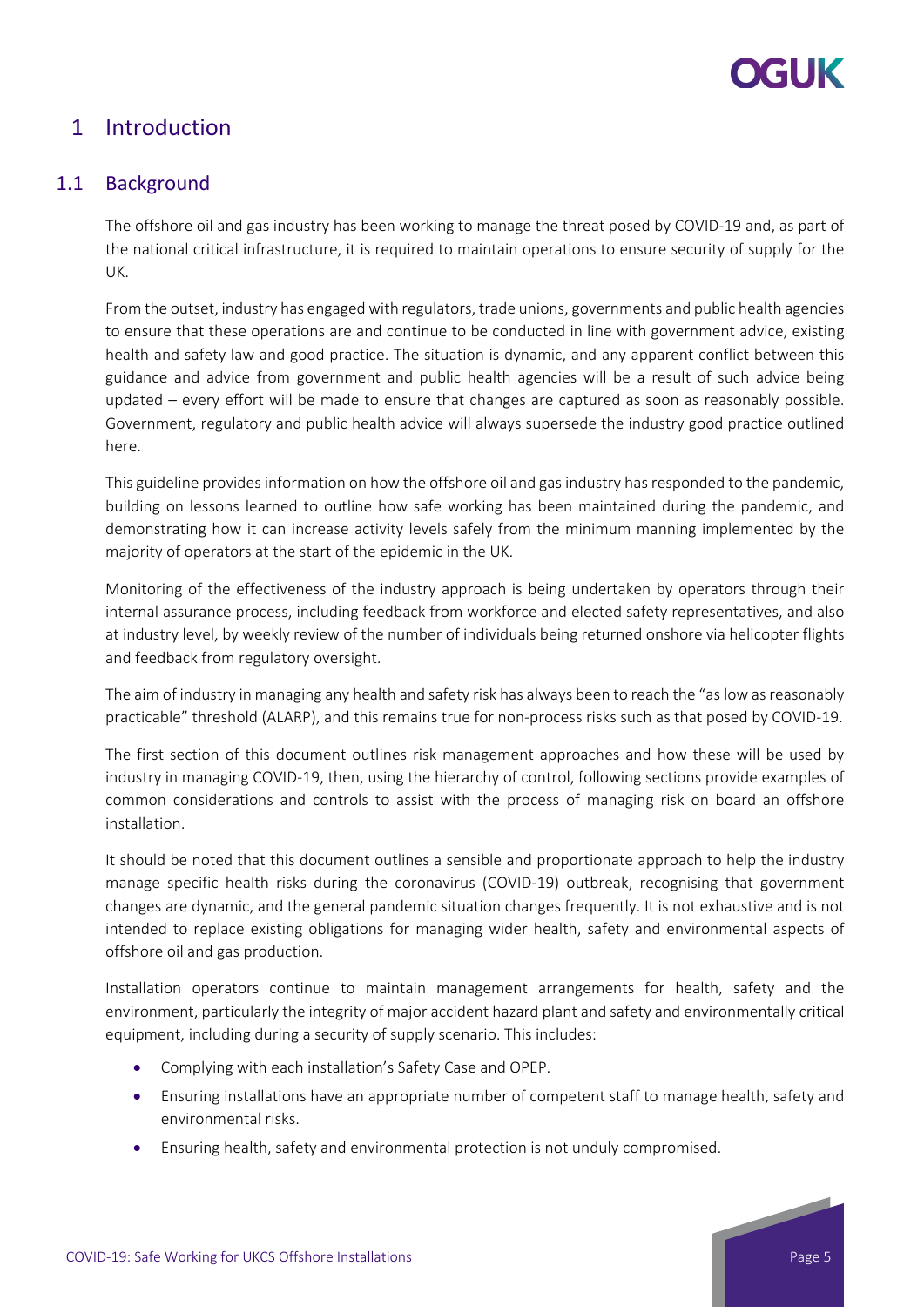

The presumption is that, wherever possible, existing arrangements to manage health, safety and environmental risks will be maintained, along with any specific undertakings made to regulators, including those listed in installation permit conditions or outlined in letters.

In applying this guidance, employers should be mindful of the particular needs of different groups of workers or individuals. It is breaking the law to discriminate, directly or indirectly, against anyone because of a protected characteristic such as age, sex or disability. Employers also have particular responsibilities towards disabled workers and those who are new or expectant mothers.

## <span id="page-5-0"></span>1.2 State of the pandemic in the UKCS in 2021

The COVID-19 threat level in the UK is defined by the Joint Biosecurity Centre, using five categories:

| Risk of healthcare services<br>being overwhelmed | 5 | <b>Extremely strict</b><br>social distancing   |
|--------------------------------------------------|---|------------------------------------------------|
| Transmission is high or<br>rising exponentially  | 4 | Social distancing<br>continues                 |
| Virus is in general<br>circulation               | 3 | Gradual relaxation<br>of restrictions          |
| Number of cases and<br>transmission is low       | 2 | Minimal social distancing,<br>enhanced tracing |
| Covid-19 no longer<br>present in UK              |   | Routine international<br>monitoring            |

The Scottish Government COVID-19 strategic intent has adjusted from working;

'to suppress the virus to the lowest possible level and keep it there, while we strive to return to a more normal life for as many people as possible'.

to one where we work;

'to suppress the virus to a level consistent with alleviating its harms while we recover and rebuild for a better future'.

With the alert level at time of writing lowered to level three, and government making plans for removing further restrictions as vaccination coverage rises, many operators are now considering what arrangements will be appropriate to ensure COVID-19 risk is ALARP in the circumstances outlined at the lower end of the alert system. Along with the current alert level given by the JBC, other relevant considerations may include government guidance; the prevalence of infection; population vaccination levels and vaccine efficacy, and treatment options for those experiencing severe illness. Test positivity and frequency of positive tests during premobilisation screening may also be a useful input in determining whether management measures have reduced risk to ALARP.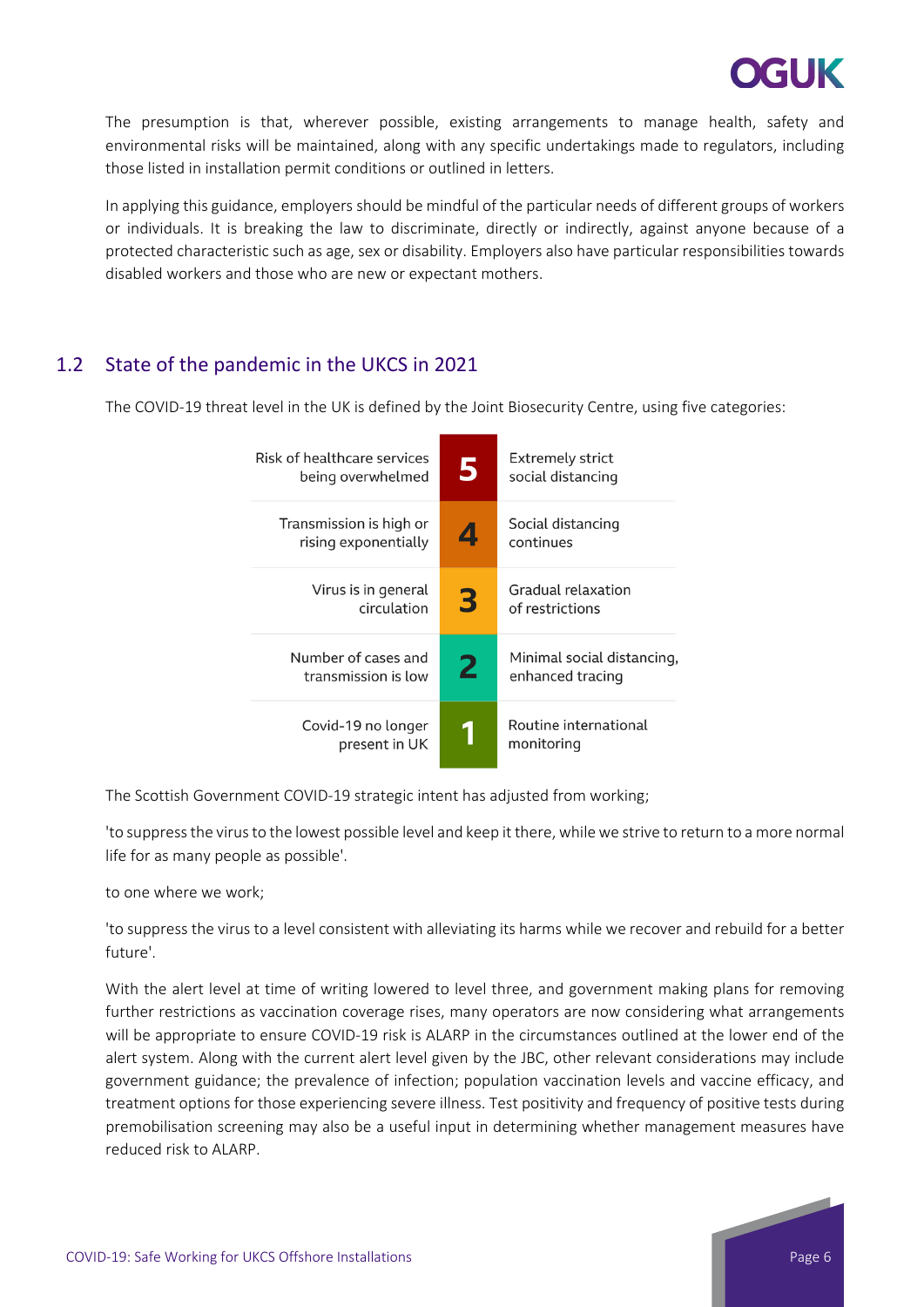# XGUK

COVID-19 risk management arrangements have been under continuous review throughout the pandemic, but with the prospect of risk levels decreasing, it may be the case that some barriers are no longer appropriate in ALARP arrangements.

The Pandemic Steering Group formed a group to identify an "end-state" in which industry would have arrived at a new business as usual situation. The end state has been defined as the position where organisations have identified permanent barriers for the reduction of infectious diseases [and have removed all covid-specific barriers], whilst maintaining BAU barriers and the ability to react to an epidemic / pandemic. The PSG recognised that while uniformity may not be possible across different operators and individual installations, where possible, alignment across industry in removing barriers should be sought.

Operators considering the removal of temporary barriers should consider the relative efficacy of controls against infectious disease, the ease of removing and reinstating should circumstances change, the impact on workforce wellbeing, and whether barriers are currently included in legislation or government guidance.

The most effective barriers have always been good ventilation, social distancing, personal hygiene and face coverings and it should be recognised that personal behaviours are the accountability of all those working offshore. As with the original COVID-19 risk assessment process, considerations relevant to such a review will also include workforce engagement: individuals may be confused, anxious or fearful about changes, or impatient for further relaxation. A clear communication strategy and feedback path will be necessary when considering changes to workplace arrangements.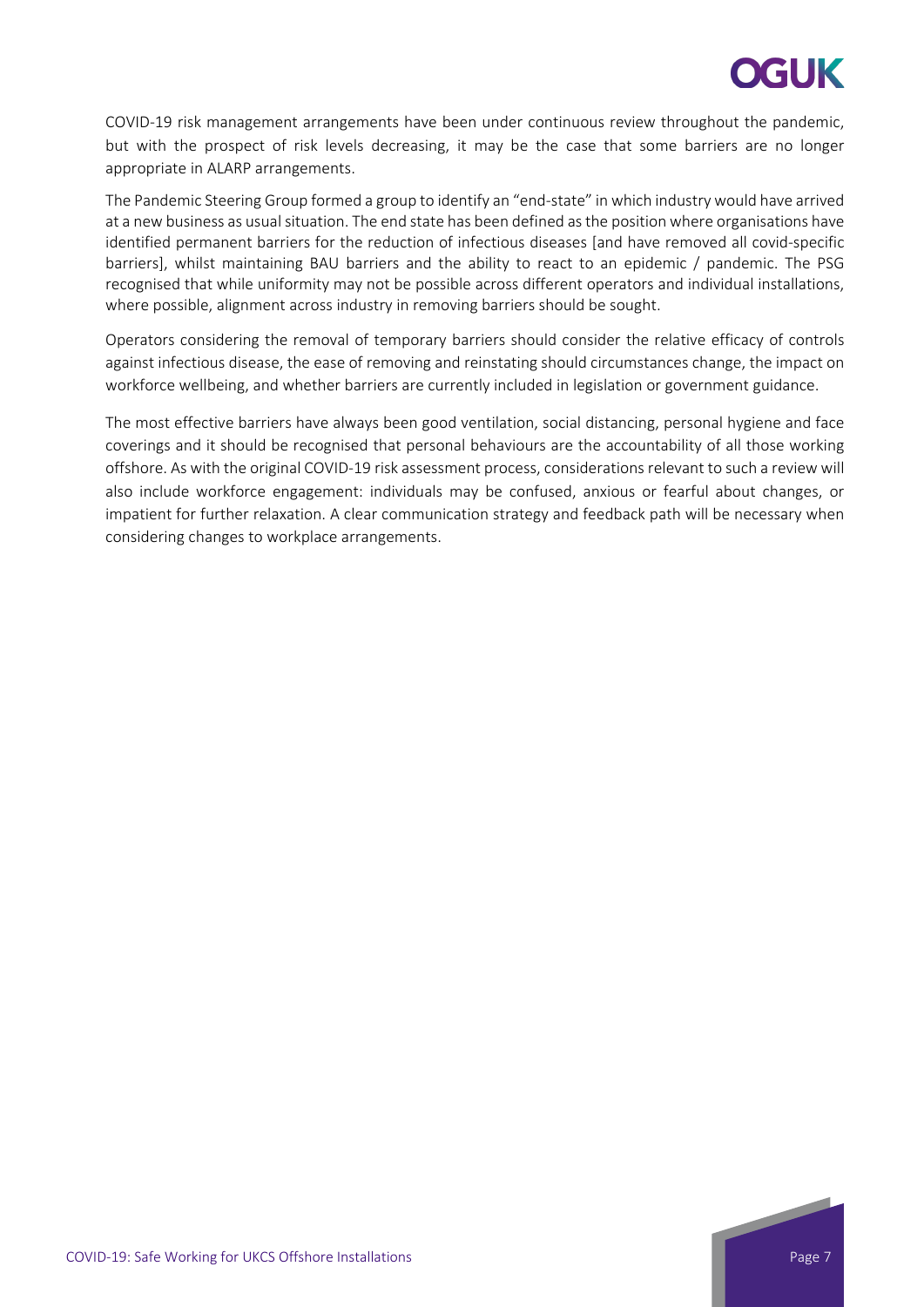

## <span id="page-7-0"></span>2 Risk Assessment and Workforce Engagement

Risk management is at the core of the offshore oil and gas industry. The existing risk management framework should be used to manage the COVID-19 risk and to ensure that controls implemented do not undermine the existing risk management framework outlined in the installation Safety Case, the written scheme of examination for safety and environmentally critical elements and other documented risk assessments. The form of the COVID-19 risk assessment will be decided by the installation operator, bearing in mind the common risks across all operations, but also the specificities of the work environment and work scopes on individual installations.

SI 971 requirements for elected safety representatives for each installation means that workforce engagement and communication about risk management can use existing arrangements to ensure that the workforce is consulted on managing COVID-19 risk. Engaging the workforce effectively in any process to change working arrangements from the current minimum levels will be essential to successfully identify effective controls and barriers, and assist in reducing the risk to as low as reasonably practicable, as required by existing law. Workforce engagement should include sharing information on the controls that have been considered but not implemented, as well as those that have, and the reasons behind these decisions. As part of the decision-making and ALARP demonstration, the elected safety representatives and the workforce should also be informed of additional risk reduction measures that were considered but ruled out because they were not practicable or did not provide sufficient risk reduction.

The challenge in managing COVID-19 risk has changed during the pandemic. Initially, one of the primary challenges of risk assessment for COVID-19 was the fact that comparatively little was known about the virus, and a significant proportion of the workforce were not familiar with managing infectious disease risk. Over a year later, as more has been learned, that challenge has lessened, while others such as the circulation of new variants and the speed of changes in prevalence have arisen. It is worth noting again, the Scottish Government's shift in strategy to suppression of the virus to a level consistent with the alleviation of harm.

Clear communication about known facts relating to spread, effective countermeasures, and effects on individuals remain an essential element in ensuring that the risk assessment process creates a proportionate and effective response. Sharing this knowledge assists in ensuring appropriate social distancing and infection control measures are included in job specific risk assessment, or at pre-work toolbox talks.

Knowledge of the mechanisms by which the virus is spread and its effects is increasing, and government advice is updated regularly to reflect this increasing knowledge. It is therefore important to note that any risk assessment along with the controls and barriers identified will of necessity be dynamic and should be regularly reviewed as both the wider pandemic situation and the level of manning and activity onboard changes. The figure below provides a generic barrier model that can be used to communicate the controls in place. The importance of vaccination against COVID-19 should also be recognised in supporting the health of the identified controls and barriers, as well as being a critical factor in the risk assessment of identified contacts on an offshore asset. A fully vaccinated individual's risk of contracting COVID-19 is likely to be reduced and the consequence of COVID-19 in the event of transmission less severe. Information sharing with the workforce with regards the Government vaccination programme along with facilitation of engagement with it may help increase uptake.

The other element of importance is that the UK Government has expressed a desire that we now have to 'live' with the virus as just another risk in our lives and the virus is here to stay and so the main objectives are now to alleviate all 'harms' associated with the virus, the direct health impact being only just one of those.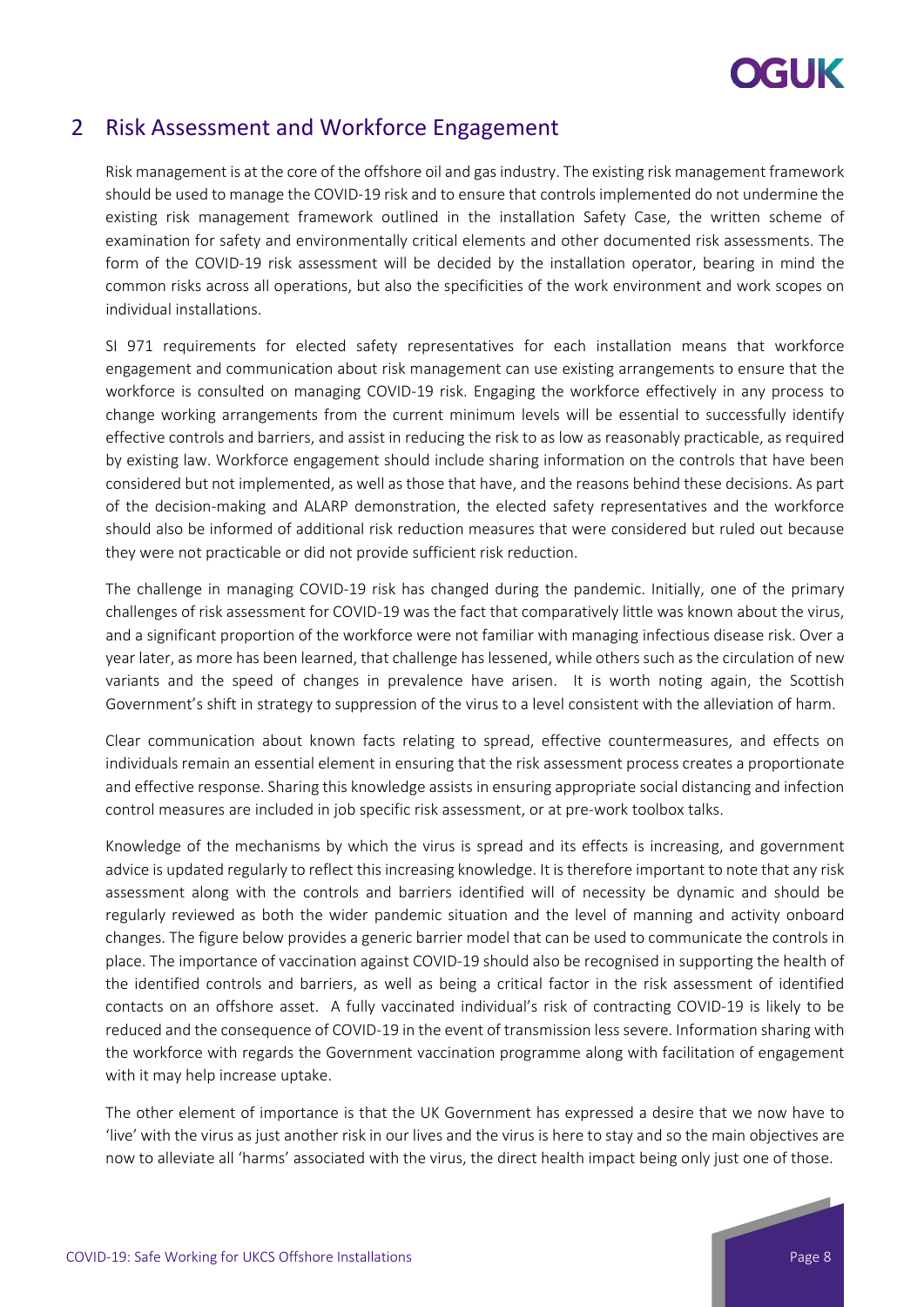

#### Further Information:

[OGUK Managing Health, Safety and Environmental Risk Associated with COVID-19 Pandemic on Offshore](https://oguk.org.uk/wp-content/uploads/2021/08/Managing-Health-Safety-and-Environmental-Risks-Associated-with-COVID19-Pandemic-for-Offshore-Installations-V1-1.pdf)  [Installations](https://oguk.org.uk/wp-content/uploads/2021/08/Managing-Health-Safety-and-Environmental-Risks-Associated-with-COVID19-Pandemic-for-Offshore-Installations-V1-1.pdf)

[British Occupational Hygiene Society –](https://www.bohs.org/covid-19-hub/) COVID-19 Hub

[HSE: Managing risks and risk assessment at work](https://www.hse.gov.uk/risk/controlling-risks.htm)

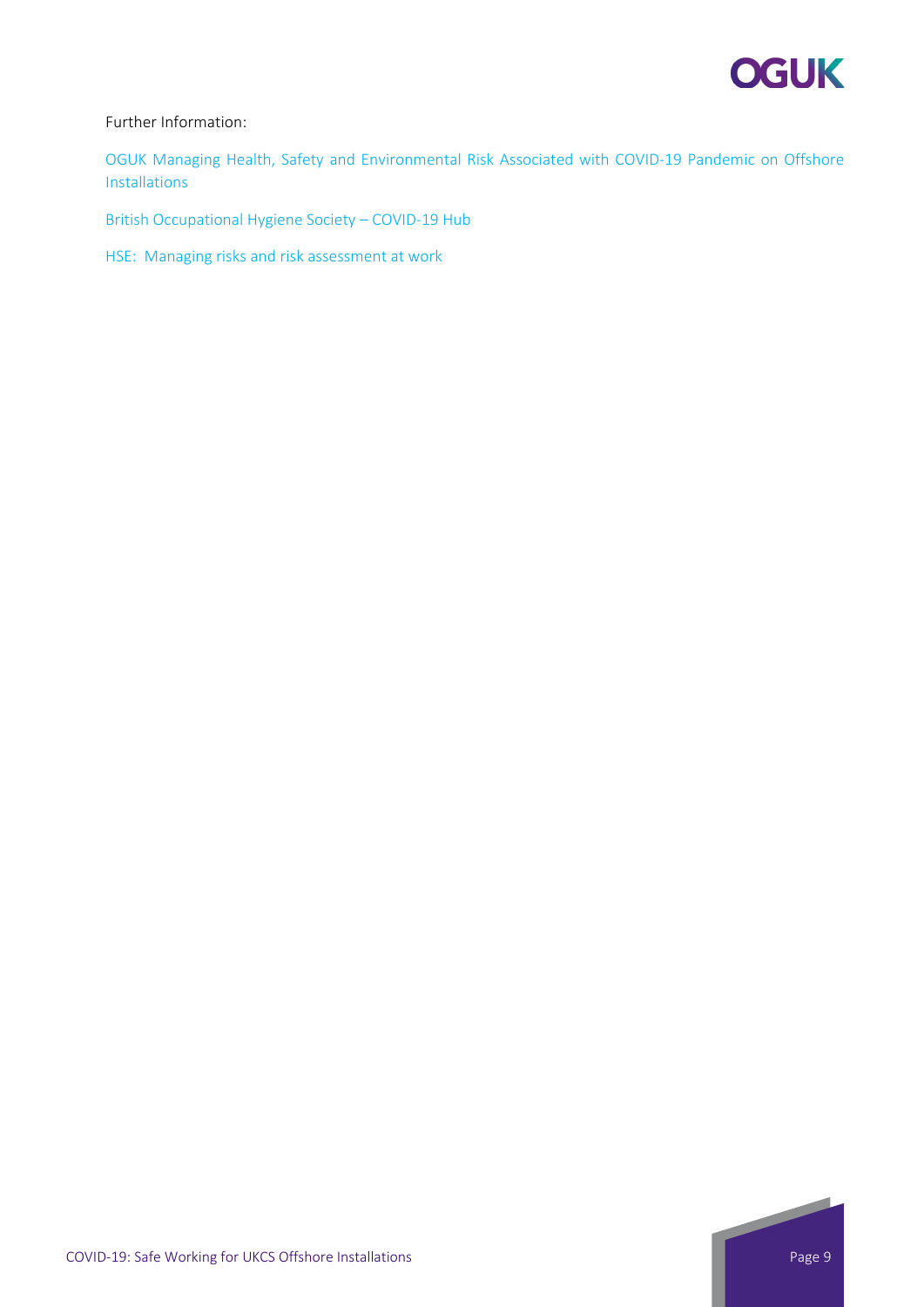

#### Figure 1: COVID-19 Barrier Model

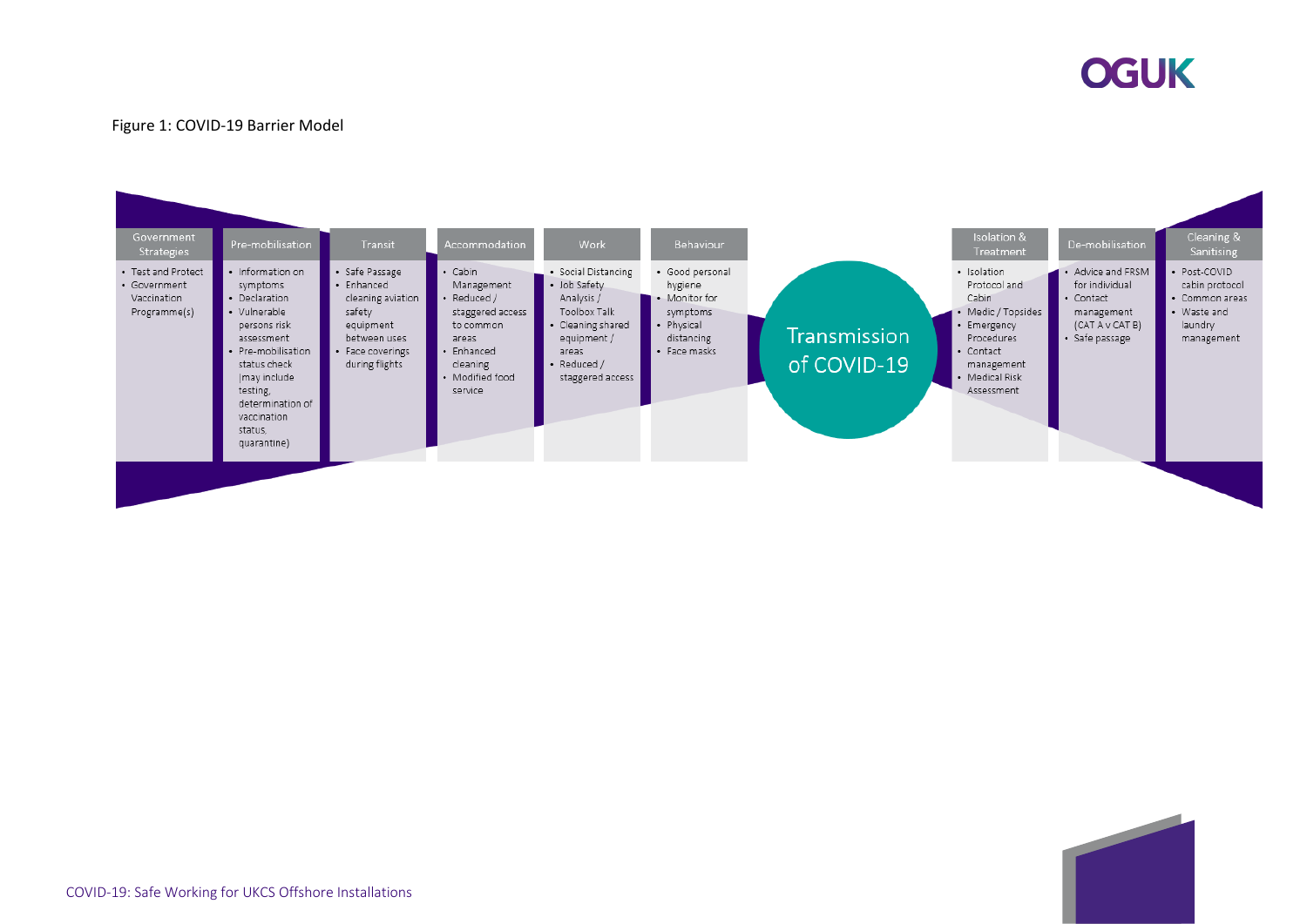# **CELLIK**

## <span id="page-10-0"></span>3 Who Should Go To Work

### <span id="page-10-1"></span>3.1 Pre-mobilisation checks

Pre-mobilisation communication should be carried out with all personnel intending to travel offshore before they mobilise from their home location. The method and content of the communication is determined by operators, however, it should reiterate the importance of following national guidance for the current stage of the pandemic response. Individuals advised to self-isolate as a result of contact tracing by the UK and devolved governments are currently advised to stay at home, unless they are fully vaccinated, with at least two weeks having passed since the completed course of vaccination(s) and have undergone an NHS PCR test result, achieving a negative result (this test is mandatory in Scotland and advised in other UK nations).

An additional barrier is in place to identify individuals who have become symptomatic between the time they leave home and the time they reach their mobilisation point. Temperature checks are no longer industry policy, as screening is currently conducted using pre-mobilisation testing, although the requirement for premobilisation testing, and the type of tests used, will undoubtedly come under review as the pandemic landscape continues to change. Individuals who test positive will be given appropriate advice on self-isolation in line with government requirements. Further information on testing can be found in the links below:

#### [IOGP Position Statement on COVID-19 Testing](https://www.iogp.org/blog/position-statements/statement-on-covid-19-testing-in-the-oil-and-gas-industry/)

#### Scottish Government publication: COVID-19 - [employee testing programmes: guidance for employers](https://www.gov.scot/publications/guidance-employers-private-asymptomatic-employee-testing-programs/)

NHS PCR testing is available to any individual displaying symptoms consistent with COVID-19, including those who are refused travel offshore as a result of screening. A negative test result and the absence of symptoms for forty-eight hours may, in certain circumstances, permit an individual to return to work before the government required self-isolation (for individuals who have not received their full course of vaccinations at least two weeks prior) or quarantine period is ended, but only under clinical advice and after consultation with the relevant employer and installation operator. OGUK guidance for use by company medical advisors on returning to work following test results is available at the link below.

<span id="page-10-2"></span><https://oguk.org.uk/wp-content/uploads/2021/09/Guide-to-action-on-COVID-19-PCR-test-results.pdf>

### 3.2 Higher Risk Groups

At the outset of the pandemic, UK Government advice identified two groups of people who may be at higher risk of developing severe COVID-19 if they become infected, initially termed "vulnerable" and "extremely clinically vulnerable". Extremely clinically vulnerable individuals were those previously advised to "shield" at home. Government advice to this group is subject to change and can be found in the relevant tier guidance for the country of residence within the UK.

Operators and employers should use the available health information to identify workers who may be at higher risk of developing severe illness if they are infected, and make a risk-based decision regarding their mobilisation, which may include:

- the risk to the individual of developing severe symptoms offshore
- the impact on the teams who may need to look after them offshore if they do get sick
- the impact on business / safety critical roles and appropriate manning levels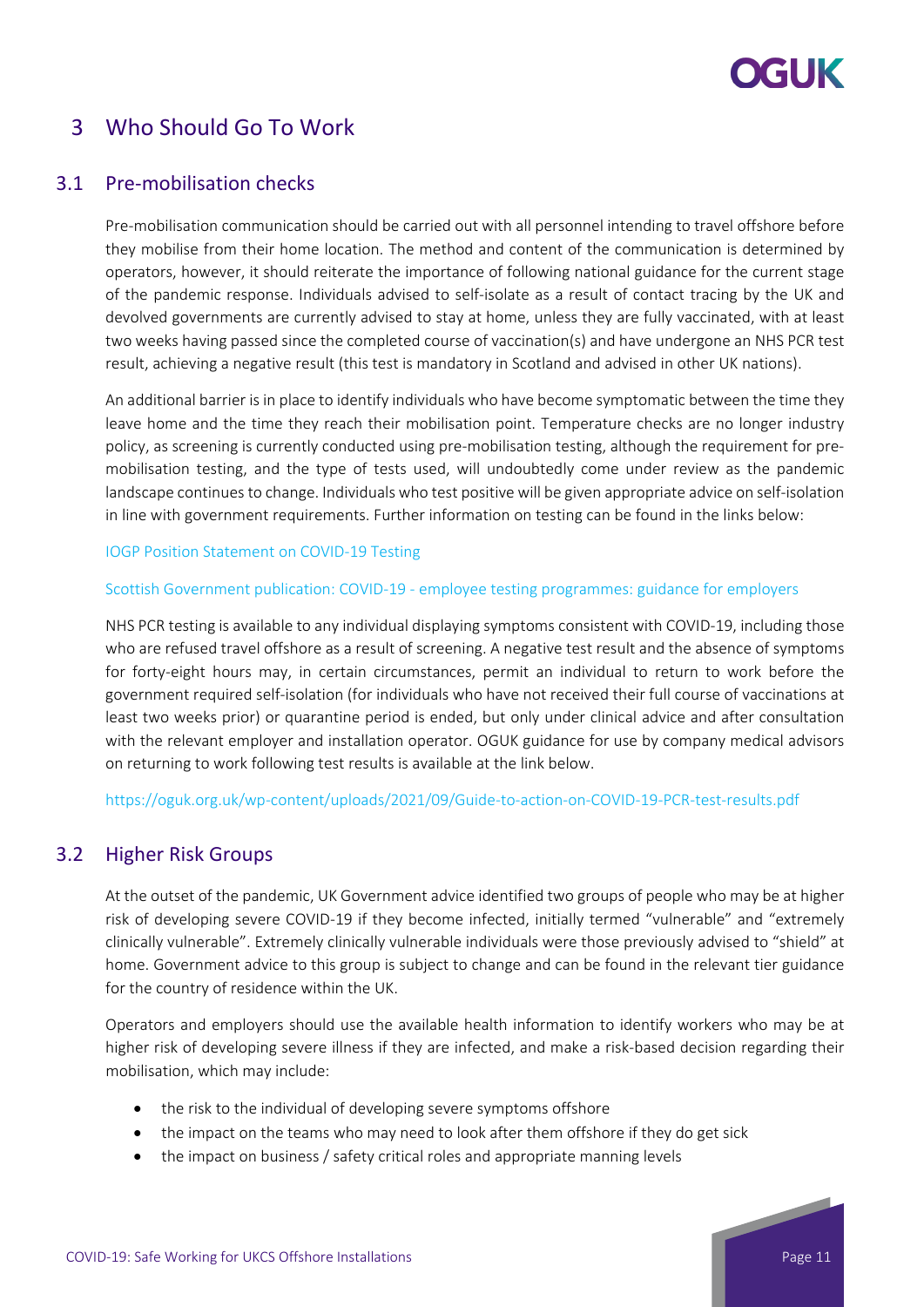

OGUK guidance on conducting this assessment notes that normal occupational health processes should be followed, and that information about the specific measures in place on the installation in question should be factored into this decision making. While the assessment should be made by the employer, operators of installations may also decide to restrict mobilisation of certain groups based on their own assessment.

The OGUK guidance can be found here:

#### <https://oguk.org.uk/product/vulnerable-persons-technical-note-apr/>

Measures brought into force for the wider population may also impact on an individual's ability or willingness to return to work. These are outside the scope of this guidance and should be managed by the employing company in line with their own company policy.

### <span id="page-11-0"></span>3.3 Essential Work

Government guidance remains in place that states those who can work remotely should continue to do so, but it has been updated to permit return to office premises and other workplaces. As this restriction is eased, it is reasonable for the offshore worksite to ease restrictions on visitors in line with onshore advice. Operators may choose to continue remote working for activities, or parts of activities, that can be conducted remotely rather than onboard installations – for example, training, assessments, audits and inspections. Installation operators should continue to review work scopes to identify aspects that can be completed without mobilising personnel wherever it is reasonable to do so, but may find the balance of these decisions changes once onshore advice changes.

The essential work restriction introduced during the first lockdown in 2020 was not reintroduced in the 2021 restrictions, and therefore it is not anticipated that this will change in future.

Minimum manning levels as implemented at the start of the pandemic can only ever be a temporary measure. Postponed activities become critical over time, and the balance between COVID-19 risk and major accident hazard risks will change as a consequence. Postponed work scopes should be subject to a comprehensive risk assessment to determine if the work should be undertaken during the COVID-19 pandemic or delayed to a later date. Operations must be conducted in a manner which manages the additional risk posed by COVID-19 to as low and as is reasonably practicable. Installation operators will make risk-based decisions about their own circumstances when deciding what work should go ahead, and which workers will be needed to conduct it. This decision may also take into account such factors as the general prevalence of the virus, international travel requirements, the UK JBC assessment of the threat level, and any findings related to the success of the vaccination programme.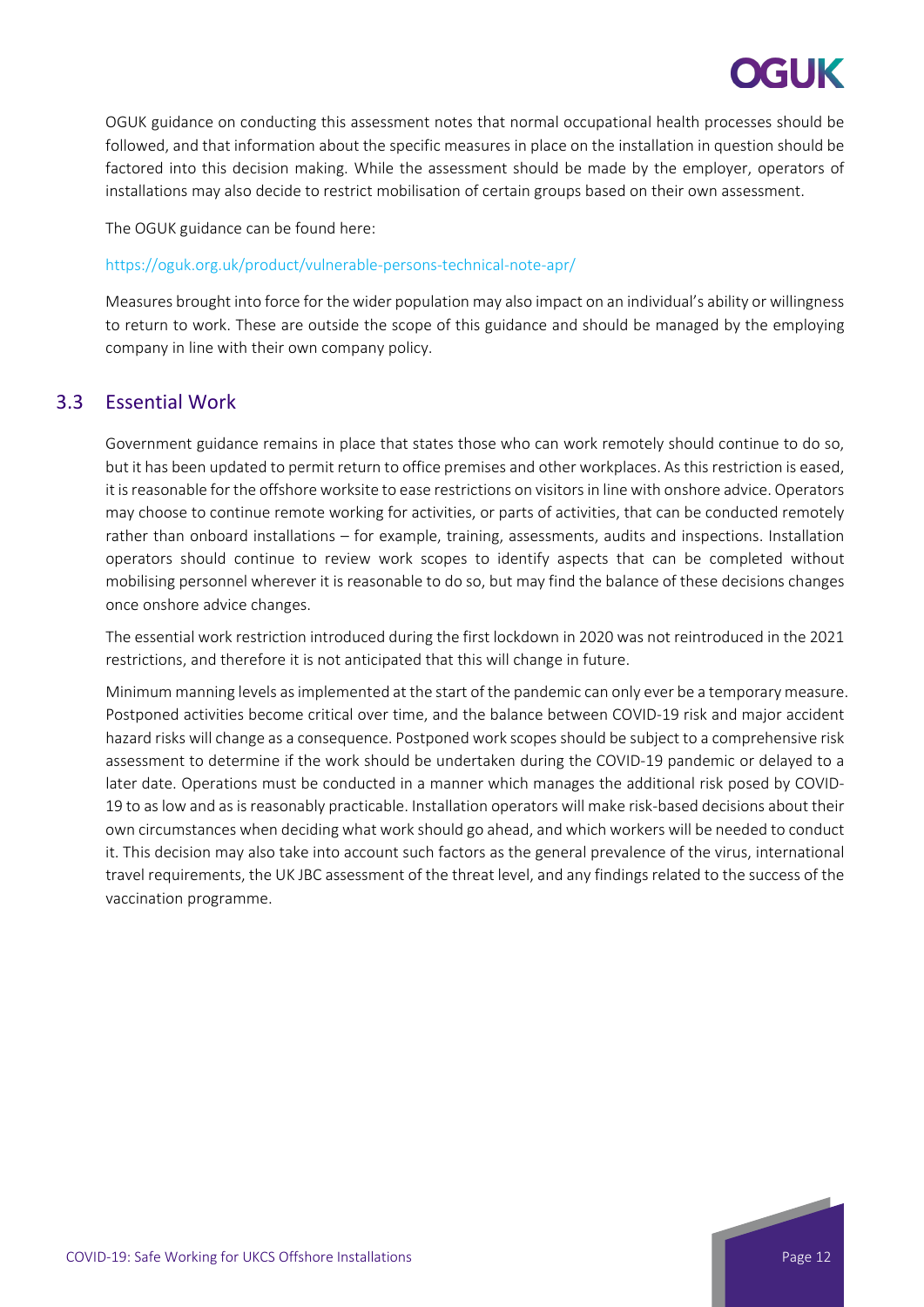

## <span id="page-12-0"></span>4 Social Distancing Onboard

It is unlikely that any offshore installation will be able to achieve two metre distance between individuals all the time while maintaining safe operations. Social distancing guidance from government recognises this, requiring rather that is maintained wherever possible.

Offshore installations, like the rest of society, have been assessing and identifying changes that can be made to the workplace to maintain social distancing, or to reduce the associated risks of infection when it cannot be eliminated.

Current practice has been shared between installation operators via Step Change in Safety, outlining the types of changes that can be made to work on board the installation. HSE workplace guidance is also relevant to certain aspects of offshore work, so that same simple approaches can be made, following the hierarchy of control. The BOHS document referenced below has classed control measures for COVID-19 into this hierarchy.

Changes to work tasks should be made wherever possible to maintain increased frequency of personal hand hygiene routines and social distancing, but where this is not possible, actions to reduce the risk of infection should be considered, such as ensuring workers are not positioned face to face, the time in close proximity is limited, [enhanced cleaning is conducted,](#page-14-0) etc. as outlined in the guidance documents mentioned below.

For offshore installations, common areas used during non-working hours must also be considered during the risk assessment. Changes may include reducing seating, spacing queues, and scheduling or otherwise reducing access to gyms, tv and smoking rooms (where these are provided).

Food service should also be reviewed to ensure that contact is minimised. The provider of catering and stewarding services should be included in this review.

Further Guidance:

Health Protection Scotland – [Guidance for prevention and management of cases of COVID-19 on Offshore](https://www.hps.scot.nhs.uk/web-resources-container/guidance-for-prevention-and-management-of-cases-of-covid-19-on-offshore-installations/)  [Installations](https://www.hps.scot.nhs.uk/web-resources-container/guidance-for-prevention-and-management-of-cases-of-covid-19-on-offshore-installations/)

[Step Change in Safety –](https://www.stepchangeinsafety.net/workgroups/covid-19/) COVID 19 Hub

<https://www.gov.uk/guidance/working-safely-during-coronavirus-covid-19>

<https://www.hse.gov.uk/news/working-safely-during-coronavirus-outbreak.htm>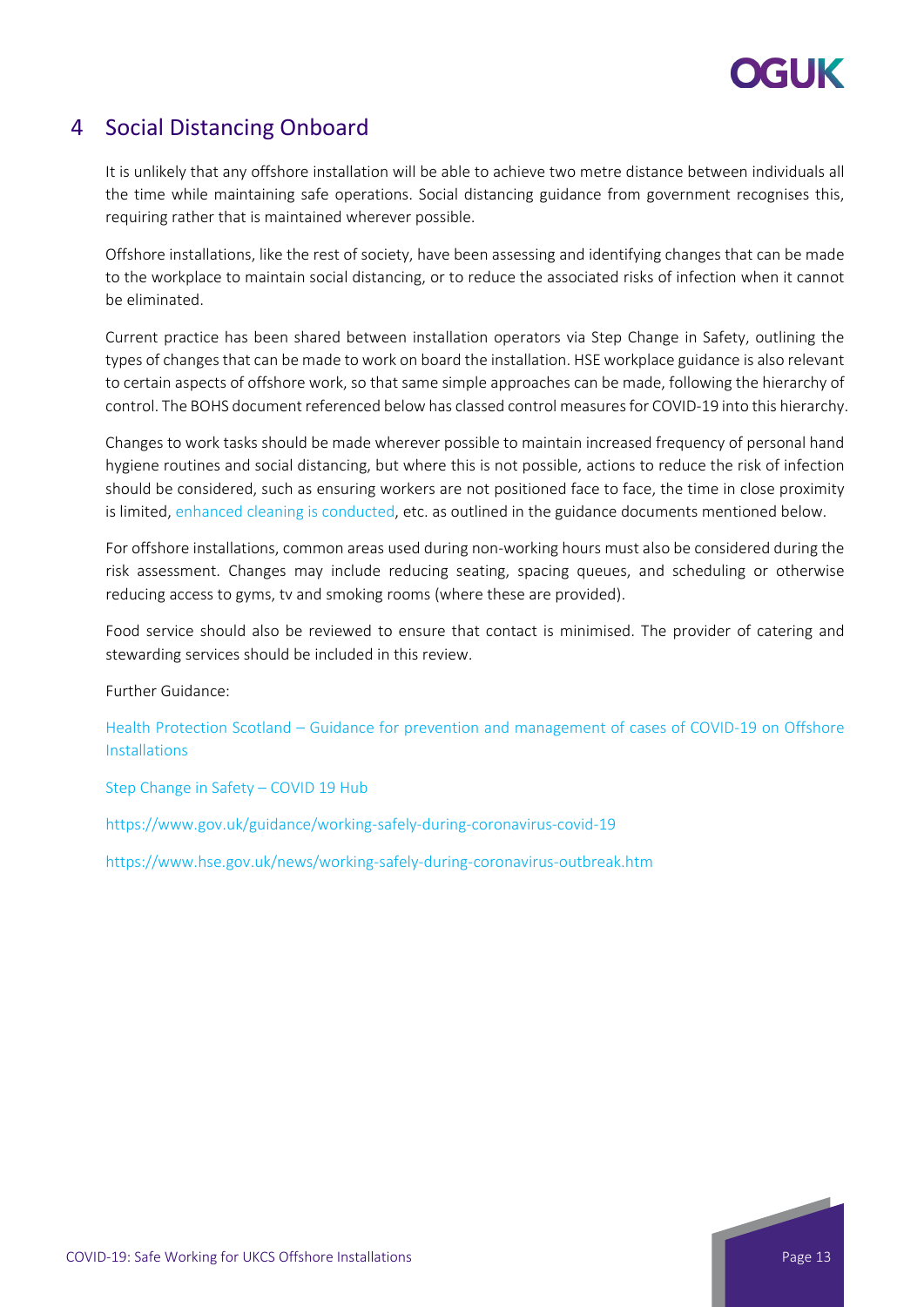

## <span id="page-13-0"></span>5 Managing Visitors and Contractors

As covered in section 3, a key consideration in the management of visitors and contractors is to reduce where possible the number of personnel attending the installation and ensuring only those who need to attend in person are mobilised.

For those who do need to attend in person, existing arrangements for managing visitors and contractors going to offshore installations already provide mechanisms for delivering many key elements relevant to working safely with COVID-19. Mobilisation processes, site inductions and record keeping are standard, and can be used to ensure that COVID-19 related information is communicated and understood.

Installation operators should ensure that expectations and any additional requirements are clearly communicated prior to mobilisation for personnel travelling to installations during the pandemic, and review third party COVID-19 risk management plans where they could impact the risk on the installation. For example, operators may wish to check that any bridging documents between the installation operator and contracting companies covers issues such as responsibility for arranging onward travel for individuals returning to shore to enter self-isolation.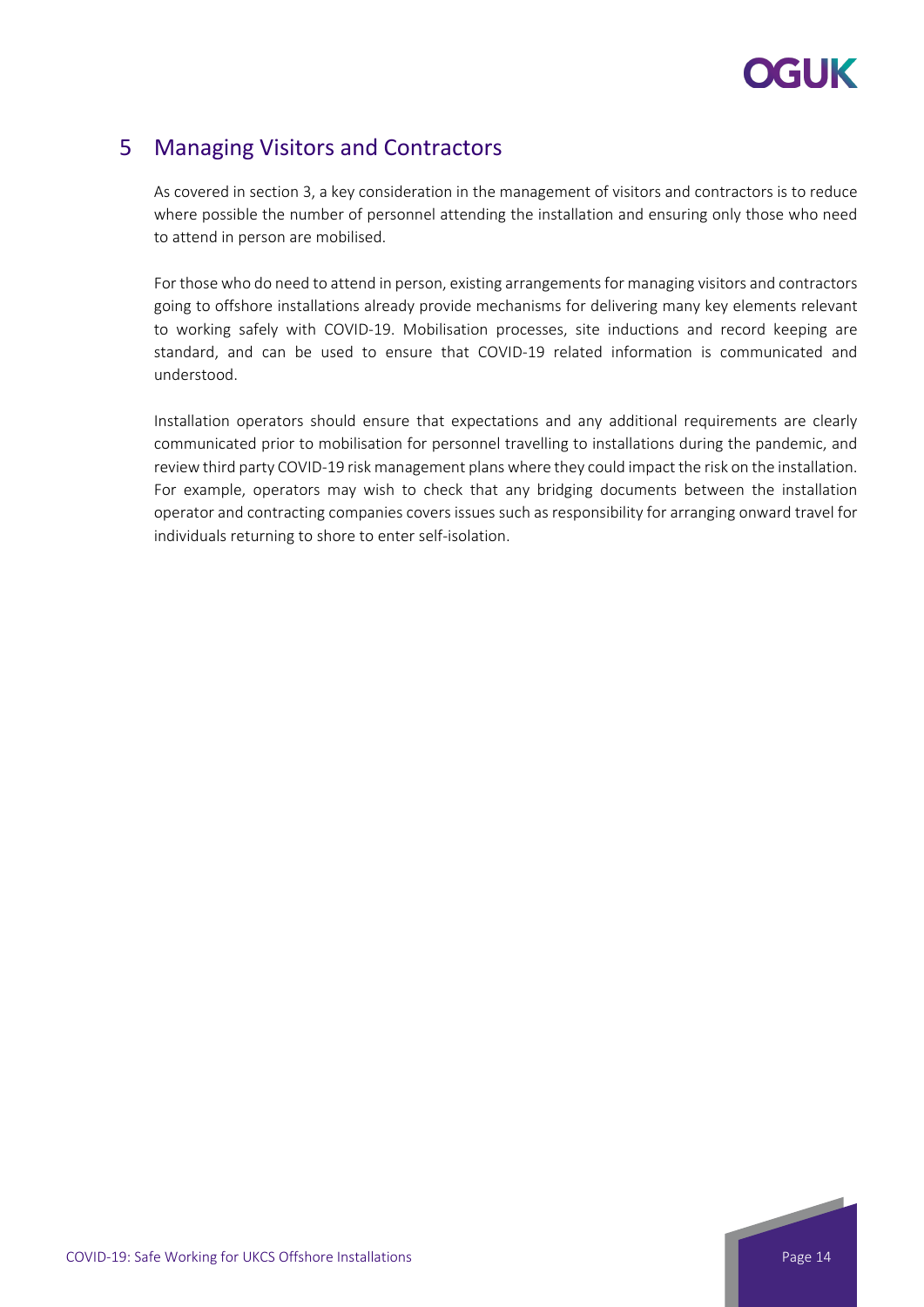

## <span id="page-14-0"></span>6 Cleaning and Sanitising the Workplace

As with any workplace during the pandemic, enhanced cleaning routines are in place onboard installations to minimise the risk of infection. The changes made should reflect the mechanism by which COVID-19 is known to spread, that is directly via respiratory droplets and aerosols and through transfer of these through contact points and then hands to eyes, mouth and face. Removing the virus from surfaces through cleaning and sanitising provides group protection. This includes personal hand and respiratory hygiene. Effective hand washing or sanitisation before and after contact with surfaces and avoiding touching the face with the hands, will reduce the likelihood of surface contamination, as well as reduce the potential for virus transfer via contaminated surfaces. This is particularly important before and after eating.

The risk assessment should consider the requirement for routine cleaning frequency, enhanced cleaning requirements, cleaning between shifts and between rotations, as well as the arrangements for cleaning following identification of potential cases offshore.

Increased frequency of cleaning points of shared contact will be necessary. These include door handles, work surfaces, chairs and tables, but also equipment that is shared during or across shifts.

Additional cleaning routines may also be required for accommodation where reducing cabin occupancy is not an available option, and for shared sanitary facilities.

COVID-19 cleaning routines should account for any changes in access times for cleaning communal areas and cabins as well as the additional cleaning itself. It is likely that existing assumptions about the ratio of stewarding personnel to POB will be inappropriate given the additional duties required, and any decision to change manning levels should include a review of the additional cleaning this may entail.

Normal disinfectants and equipment are sufficient to conduct cleaning of the workplace environment, although additional supplies may be needed. In addition, as it is possible that individuals will need to enter isolation while offshore, the PHE infection, prevention and control guidance on cleaning nonhealthcare settings should be followed to ensure this is done safely.

[COVID-19: cleaning in non-healthcare settings outside the home](https://www.gov.uk/government/publications/covid-19-decontamination-in-non-healthcare-settings/covid-19-decontamination-in-non-healthcare-settings)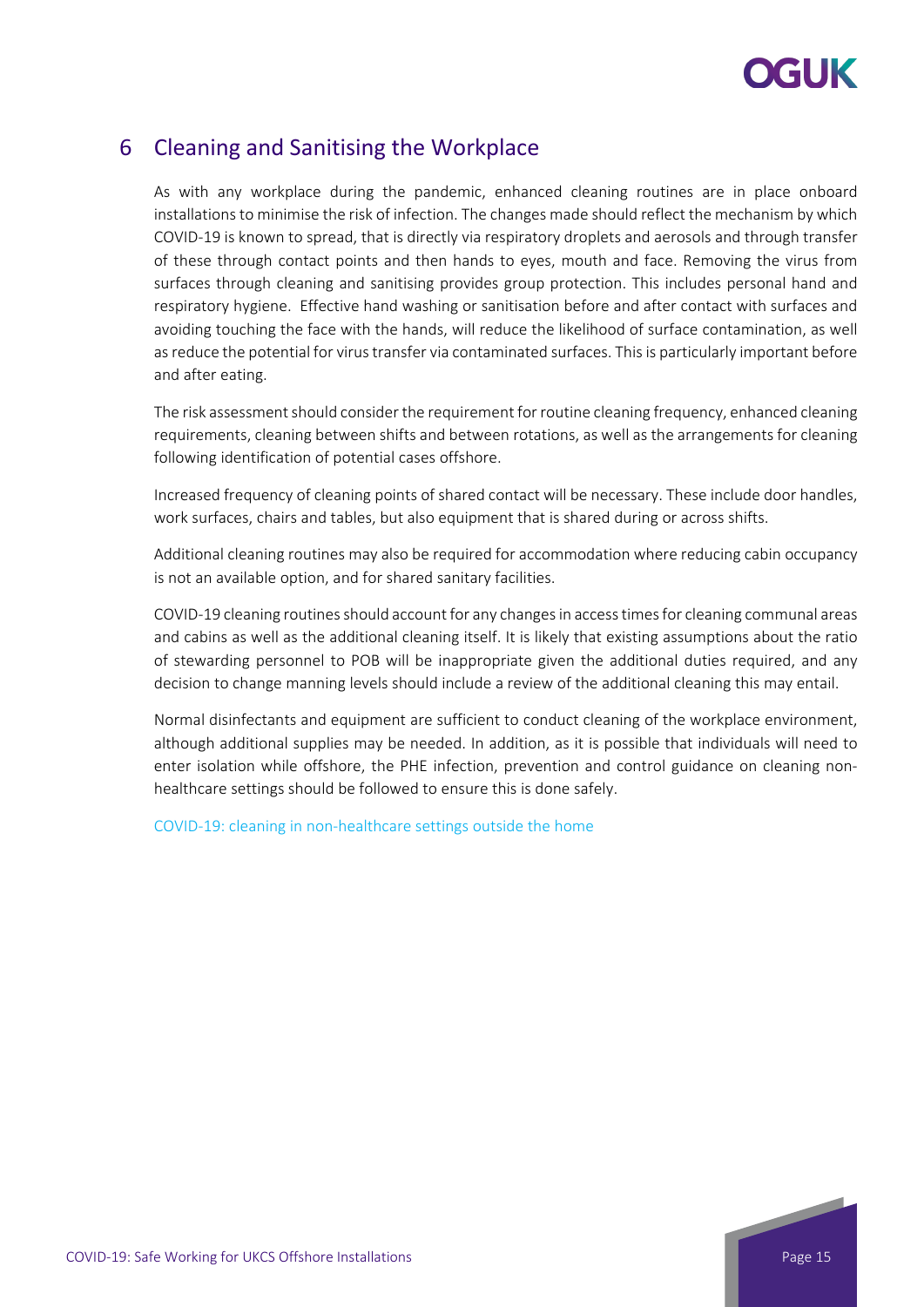

## <span id="page-15-0"></span>7 PPE and Face Coverings

PPE is the last stage in the hierarchy of control, and industry's focus should therefore be on other measures which have a collective effect (e.g. social distancing and cleaning) in order to reduce the risk to ALARP. Only where these cannot be satisfactorily implemented should PPE be considered. WHO and current government advice is clear that during the pandemic, medical or surgical masks should be reserved for two groups – those displaying symptoms consistent with COVID-19, and those caring for those individuals. Healthcare workers performing high risk procedures may require RPE. Government advice is to use face coverings, which provide a small benefit in preventing the spread of infection, in situations where individuals may be unable to maintain social distancing from other people, and this is now mandatory in most onshore indoor communal settings. It is important to note that face coverings are deemed effective in reducing the spread of infection by the wearer, not as protection from infection for the wearer.

Operators may wish to consider the use of face coverings as a control measure in activities where social distancing is difficult to maintain. Any such use should take into account the proper donning, removal and conditions of use, and any safety implications arising, for example the suitability of the fabric for work environment, or impact on communications. In addition, consideration should also be given to use of face coverings while moving around in communal areas such as corridors and in other communal areas, as is mandatory in onshore locations in Scotland.

However, the existing requirements for RPE to protect workers from other respiratory hazards in the workplace are not superseded by this advice. Installation operators will therefore need to ensure availability of suitable RPE or FRSM, in general for the following reasonably foreseeable situations:

- "Normal" operations requiring respiratory protection, such as breaking containment, or emergency response duties
- Clinical assessment, treatment and care for individuals becoming symptomatic while onboard: primarily the installation medic and first aiders, if aerosol generating procedures are performed.
- Symptomatic individuals who need to leave isolation, for example during muster, or prior to and during transportation home.

Existing risk assessments and work instructions will identify the level of protection required in the first instance, government guidance is available on the appropriate RPE and other PPE to be used in the second, and symptomatic individuals should, wherever possible, use fluid resistant surgical masks (FRSM) in the third. Risk assessments should ensure that infection risk is considered for disposal of used RPE and face coverings. Further advice on face coverings and RPE can be found in the following documents:

#### [HPS COVID-19 information and guidance for non-health and care settings](https://hpspubsrepo.blob.core.windows.net/hps-website/nss/2973/documents/1_covid-19-guidance-for-non-healthcare-settings.pdf)

#### [UK Gov COVID-19: infection prevention and control \(IPC\)](https://www.gov.uk/government/publications/wuhan-novel-coronavirus-infection-prevention-and-control)

The offshore oil and gas industry introduced the wearing of specific "snood" face coverings for workers during transit to and from the installation, as recommended by UK and required by Scottish Government guidance, only after these had been tested in the HUET and assessed as posing a low risk of posing a threat to the aircraft as Foreign Object Debris (FOD).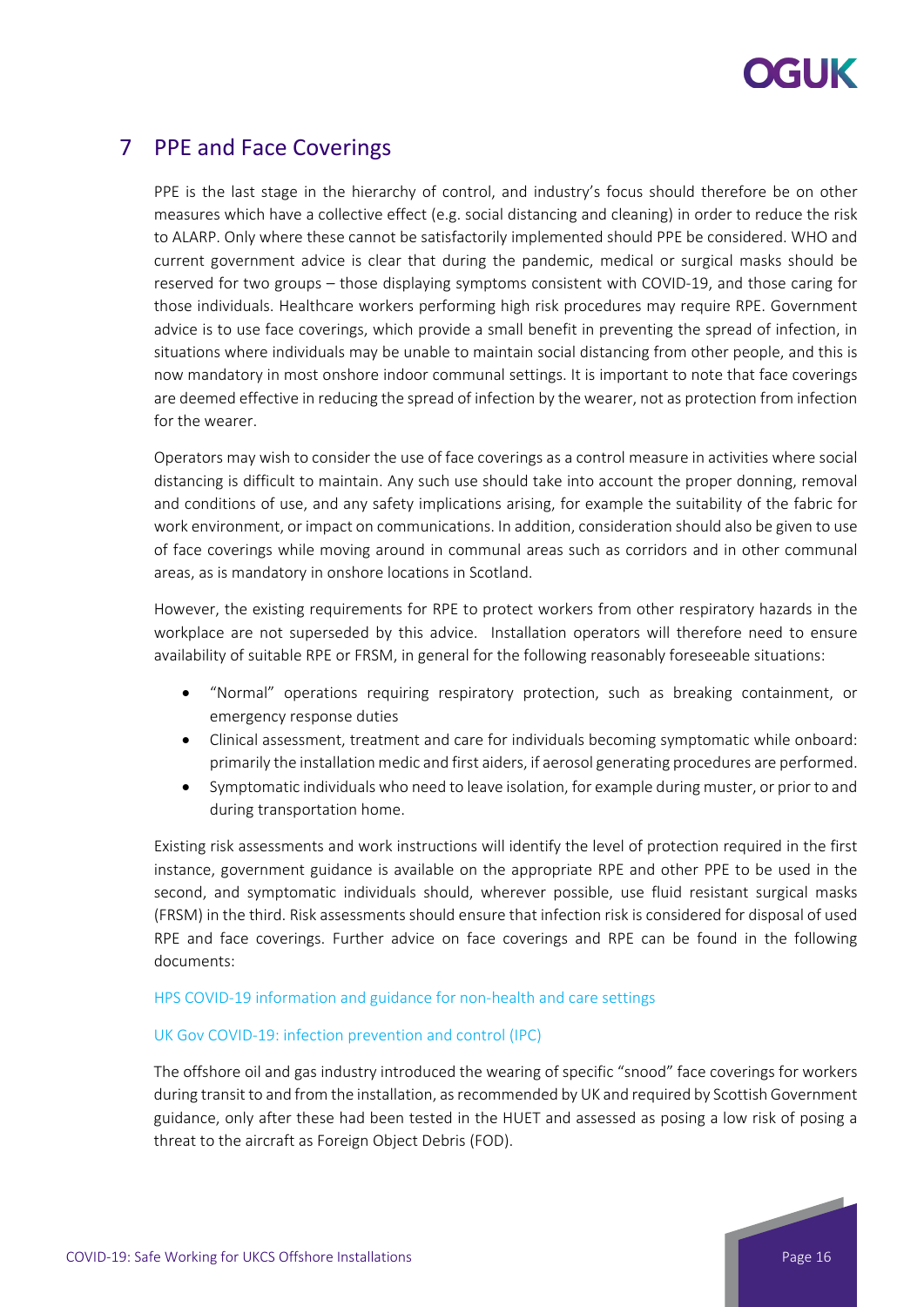

Increased global demand for PPE has led to pressure on existing supply chains and shortages of certain equipment. Due diligence is always essential when sourcing equipment from new suppliers, but organisations may need to take extra steps to ensure that equipment is in date and appropriately certified. The British Safety Industry Federation website has resources to assist with the authentication of certification.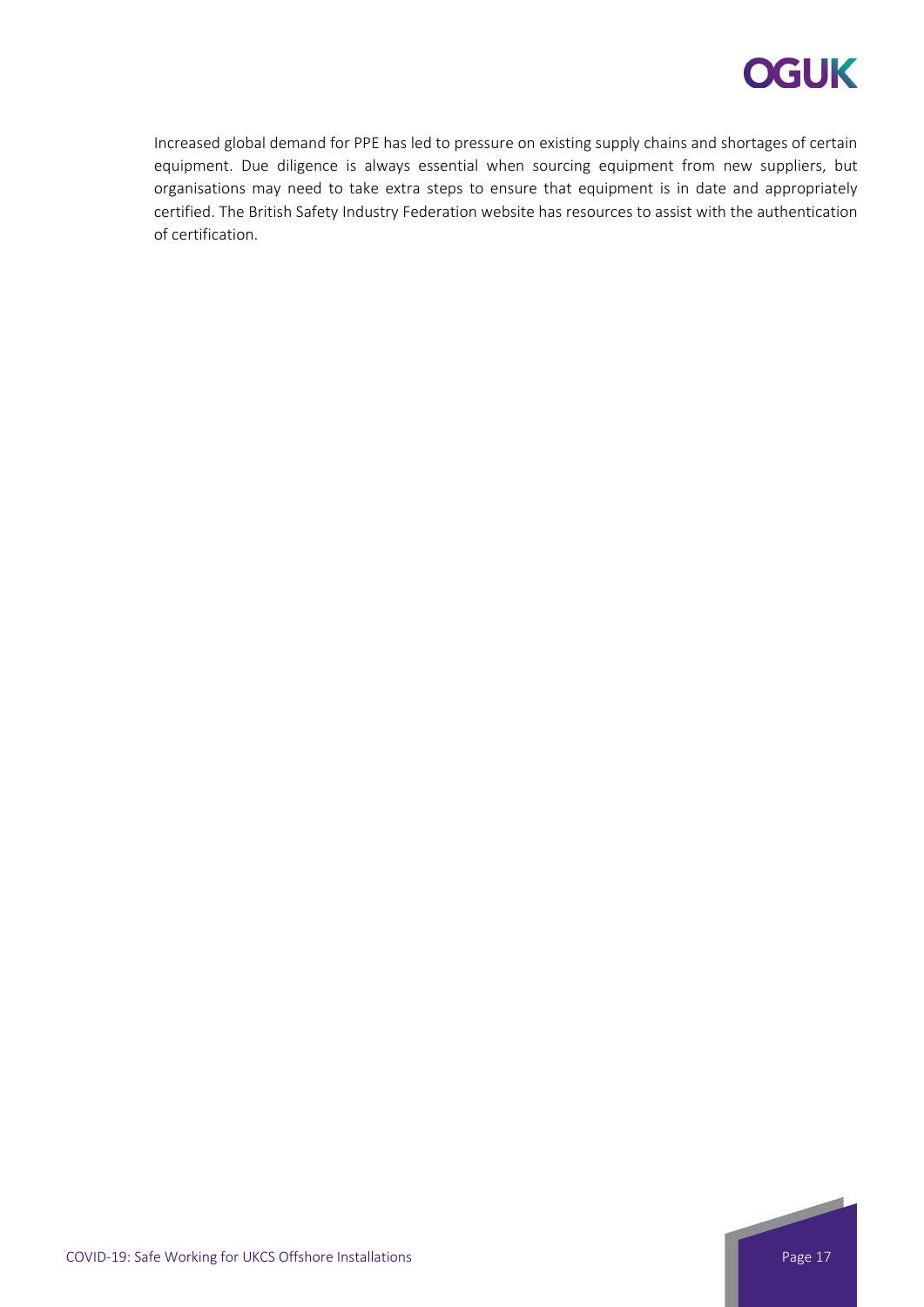# **YGLIK**

## <span id="page-17-0"></span>8 Workforce Management

### <span id="page-17-1"></span>8.1 Shift patterns and work groups

Limiting contact between different shifts or work groups can assist in preventing the spread of infection, particularly when thinking about access to common facilities and areas. Where teams are conducting tasks where social distancing is not fully implemented, then limiting the contacts those teams have with others will reduce risk. Staggering start and mealtimes should be relatively straightforward but may impact on cleaning routines as access will be more difficult with smaller numbers using spaces over a longer time. Where larger changes are made to working times, such as moving to day/night shift working or increasing the length of trip beyond 21 days, this should be covered in the risk assessment.

#### Step [Change in Safety: OIM Guidance for Offshore Rotas and Rest Periods](https://www.stepchangeinsafety.net/resources/oim-guidance-for-offshore-rotas-and-rest-periods/)

If cohorting is used, consideration should be given to ensuring critical roles are covered between different groups (e.g. not all CROs can be in the same group).

Installation operators should note that if an individual develops symptoms while offshore, or is diagnosed with COVID-19 in the forty-eight hours following demobilisation, contact tracing will be needed to identify close contacts the individual has had while on board. Information about cohorts and work groups will be essential to this activity.

Someone offshore may also be identified as a contact following exposure to a confirmed case onshore. This would mean the offshore personnel may be advised to isolate for a period in line with government requirements from most recent exposure, or from symptom onset if the case shared a household with the member of staff.

### <span id="page-17-2"></span>8.2 Accommodation and Travel

#### 8.2.1 Travel to and from Point of Mobilisation

<span id="page-17-3"></span>An OGUK work group produced guidance on travel and accommodation for offshore workers, covering the movement at the commencement of their rotation from their 'home location' to 'initial point for mobilisation pre-rotation'. Please note that this 'initial point' may be either a testing centre or a heliport or a quayside.

Government advice on using public transport is subject to change due to local conditions. However, it is assumed that public transport will continue to be available for work purposes.

OGUK guidelines address the safe movement of offshore workers at the conclusion of their work rotation from the 'point of disembarkation post-rotation' to return to 'home location within the UK.

OGUK guidance on travel and accommodation can be found here:

#### [OGUK Safe Passage Programme Guidelines](https://oguk.org.uk/product/oguk-safe-passage-programme-guidelines/)

An exemption for offshore workers from the requirement to quarantine on entering the UK has been granted. Details are given on the government web site:

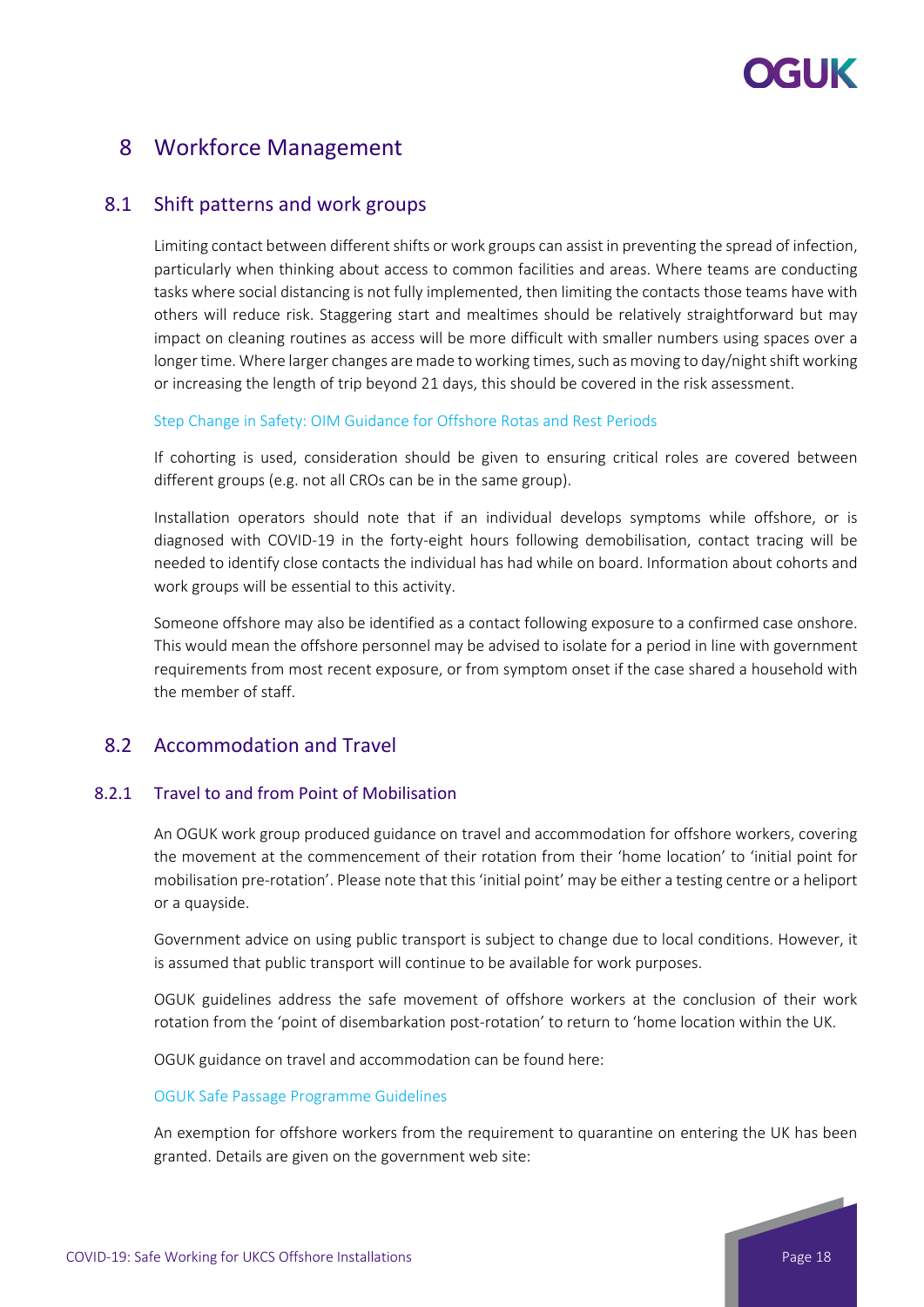

[https://www.gov.uk/government/publications/coronavirus-covid-19-travellers-exempt-from-uk](https://www.gov.uk/government/publications/coronavirus-covid-19-travellers-exempt-from-uk-border-rules/coronavirus-covid-19-travellers-exempt-from-uk-border-rules)[border-rules/coronavirus-covid-19-travellers-exempt-from-uk-border-rules](https://www.gov.uk/government/publications/coronavirus-covid-19-travellers-exempt-from-uk-border-rules/coronavirus-covid-19-travellers-exempt-from-uk-border-rules)

[https://www.gov.scot/publications/coronavirus-covid-19-international-travel](https://www.gov.scot/publications/coronavirus-covid-19-international-travel-quarantine/pages/sectoral-exemptions/)[quarantine/pages/sectoral-exemptions/](https://www.gov.scot/publications/coronavirus-covid-19-international-travel-quarantine/pages/sectoral-exemptions/)

<span id="page-18-0"></span>An IMO circular on international movement of workers, including offshore energy sector workers is also available, see the suite of circulars No.4204 via [https://docs.imo.org/.](https://docs.imo.org/)

#### 8.2.2 Travel to and from Installation

Travel to and from offshore installation is primarily conducted via commercial air transport, on approximately six different types of helicopter airframe. Barriers have been installed between passengers and flight crews, and face coverings (snoods) are provided for use during the flight to minimise the possibility of droplet spread while in the aircraft.

Survival suits and lifejackets are routinely sanitised between uses, as are ear protectors.

Arrangements are also in place for the transfer of individuals who are suspected of having COVID-19, or have been in close contact with suspected cases and do not fall within the self-isolation exemption criteria.

Further Information:

<span id="page-18-1"></span>[OGUK Technical Note: Movement of Passengers During COVID-19 Pandemic](https://oguk.org.uk/covid-19-updates/covid-19-aviation/)

#### 8.2.3 Accommodation Onboard the Installation

The requirement to ensure manning levels are sufficient to manage major accident hazard risks to ALARP levels is paramount when considering issues affecting offshore operations.

At the start of the COVID-19 pandemic, most installation operators reduced offshore POB to minimum levels, albeit ensuring that operations were safe to continue. This approach is not sustainable for the long term and all operators should consider, among other things, how to manage cabin allocations to permit increased POB levels offshore or to manage shift patterns in a sustained and controlled manner, whilst protecting the health of its offshore workforce.

Changes to accommodation arrangements are based on operational requirements applicable to the individual installation at the time, as determined by the duty holder and according to a suitable and sufficient risk assessment.

It is recommended that operators periodically reassess their arrangements, taking into account both the UK COVID-19 threat level and each of their installations' specific situation using a hierarchical approach to the risk assessment process. Operators wishing to move through the cabin occupancy levels should be able to demonstrate both the necessity of the planned work scopes the up manning will enable, and that it has not been possible to adequately liquidate the work scopes with single cabin occupancy arrangements. Each move through the hierarchy will retain the lower-level controls and require additional mitigation appropriate to the higher level. The justification required for moving to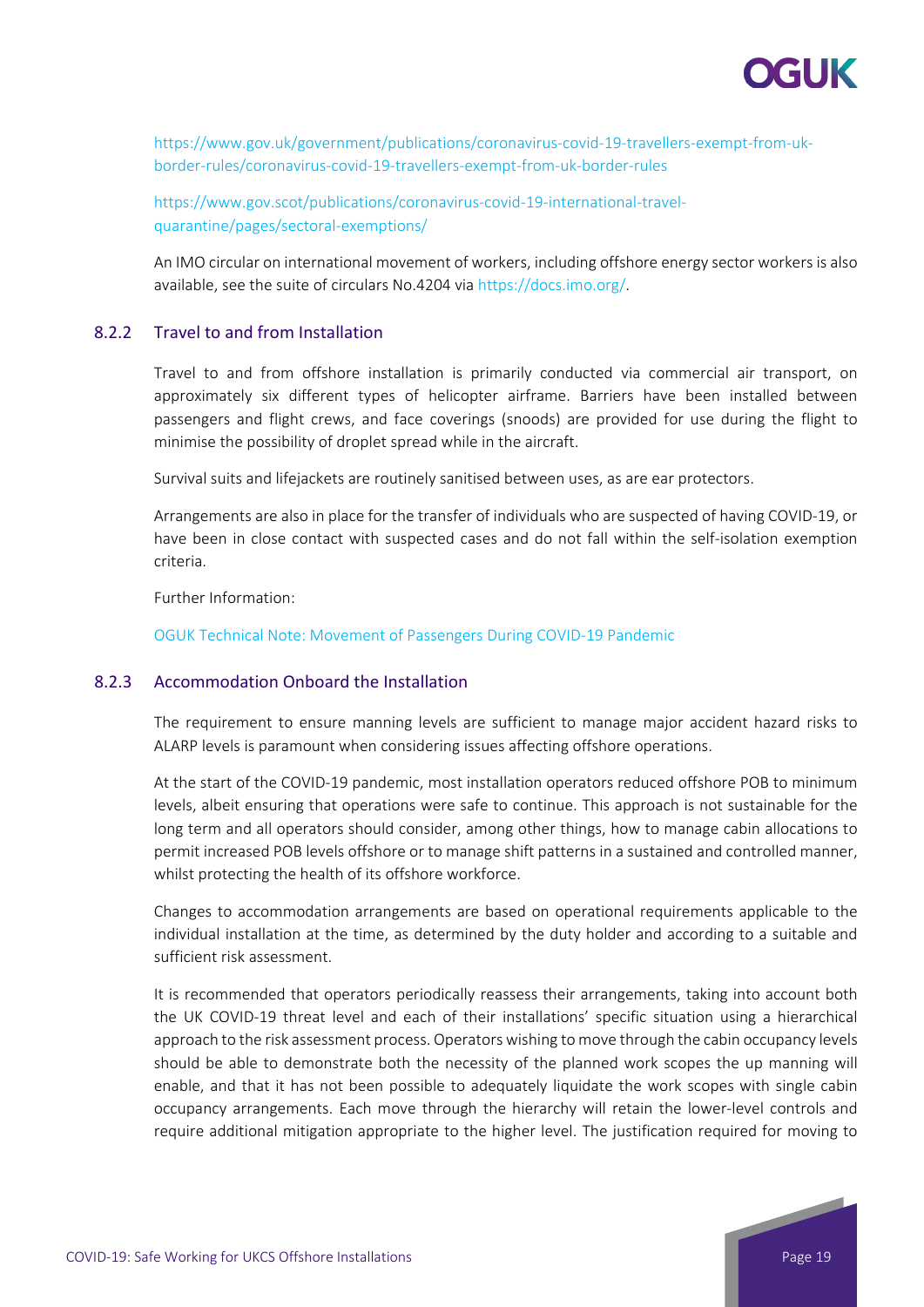

pre-COVID-19 cabin occupancy arrangements will be commensurate with both the COVID-19 threat level and the installation's major accident hazard ALARP status.

Any risk assessment should also take account of the health status of personnel and may also include consideration of the COVID-19 status of the domestic location of origin of cabin occupants.

As with all other aspects of COVID-19 assessment of risk and resulting arrangements, the workforce should be engaged with and consulted on the introduction of any new or revised arrangements. It may be productive to request suggestions from the workforce on how sharing arrangements could work as part of this process.

#### Level 1 – Single Occupancy Arrangements

Offers the highest level of protection against transmission of an infectious disease when compared to other arrangements. Should be considered as the default where cabin numbers permit or where critical roles may require segregation. Should also be considered if an individual is deemed to be at a greater risk in the event of COVID-19 transmission (see [higher risk people advice\)](https://oilandgasuk.co.uk/product/vulnerable-persons-technical-note/).



#### Level 2 – Sharing of Cabins Based on Day/Night Occupation

Protection achieved by keeping individuals apart even though they share the same cabin, by having one-person exclusive occupation on the day and night shift, including limiting access to any shared bathroom during the assigned period of occupancy. Does not require 'cohorting' arrangements, but will require enhanced cleaning routines, restrictions on who can occupy the cabin and during which periods, no sharing of toiletries and greater control of personal items (e.g. left in an individual's own locker)



#### Level 3 – Double Occupancy (Cohorting)

Two individuals in a cohort occupy the same cabin at the same time (either on days or nights). Protective measures could include further enhancement of cleaning routines [\(see section 6\)](#page-14-0) and limiting contact between individuals in different cohorts. Systems should be in place to ensure physical distancing can be maintained in the cabin, such as rota planning to ensure only one person is moving around the cabin at any one time.



#### Level 4 – Double Occupancy (No Cohorting)

Sharing arrangement usually involving ad-hoc members of the workforce or short-term visitors for whom cohorting is not appropriate. Further risk assessment with careful consideration for cleaning requirements (frequency, level of cleaning) and sharing protocols should be undertaken prior to implementation of this sharing arrangement. Use of screening tests or isolation periods prior to double occupancy is recommended.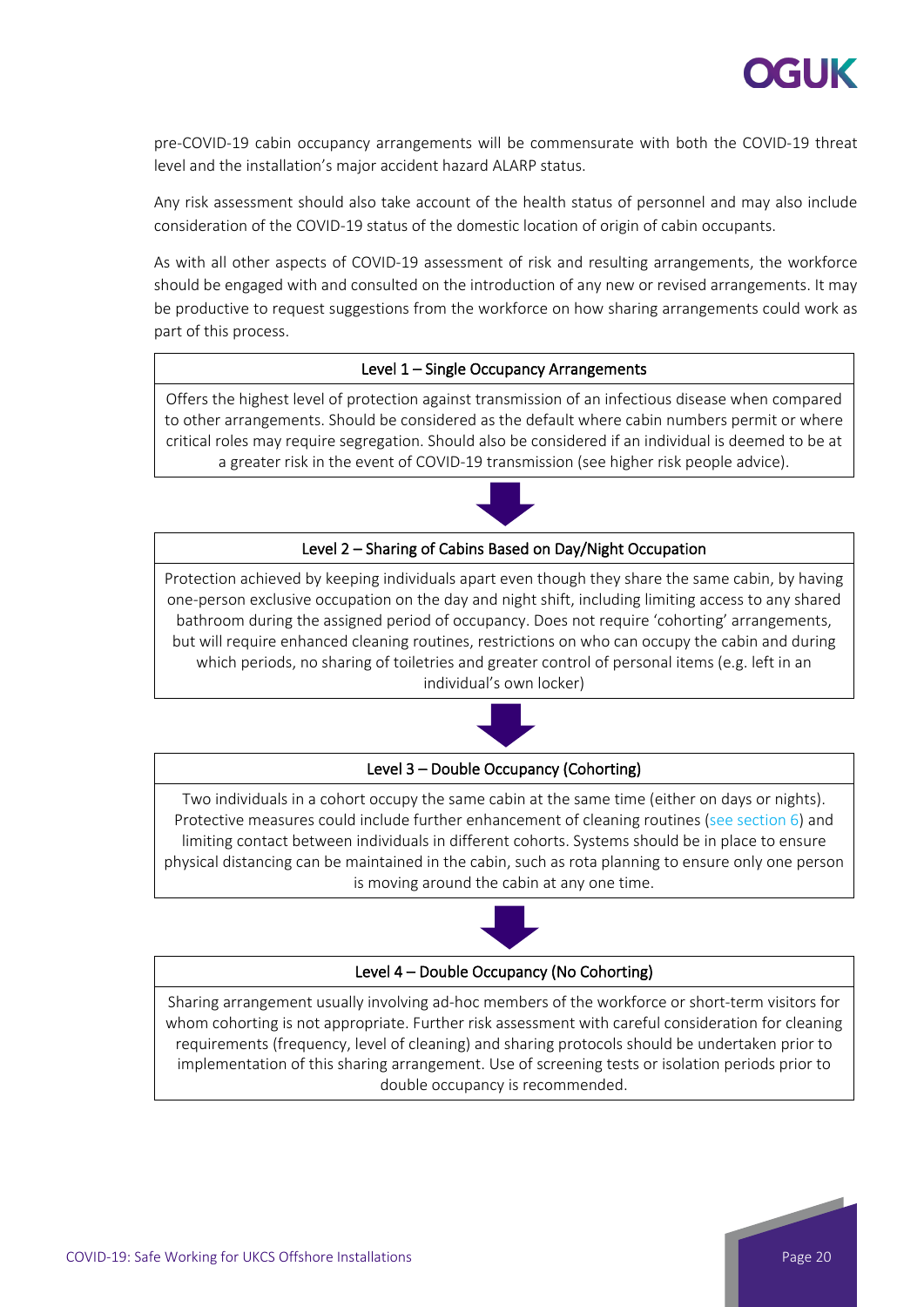# **CELIK**

Triple occupancy should be considered only in circumstances as defined in the installation's approved safety case and in line with the requirements of the [HSE Operations Notice 82.](https://www.hse.gov.uk/osdr/assets/docs/operations-notice-82-accommodation.pdf) This type of occupancy level will be implemented with controls in line with level 3 or level 4 above, depending on whether the "double occupants" are in a cohort. Experience has shown that where cabins are shared, or split across day and night shifts, then common leisure areas are likely to be more heavily used. The maximum capacity available for such common areas, whilst being able to maintain social distancing, will be a limiting factor on sharing unless alternative areas can be found. A welfare impact assessment will demonstrate that facility factors, including cleaning and hygiene capabilities, have been evaluated and managed.

Cohorting is a recognised control measure to reduce the likelihood of infection spread between groups, but with increased risk to those within the cohort from other cohort members. Measures to reduce the likelihood of an outbreak of COVID-19 within a cohort should be demonstrably ALARP. Approaches to this include maintaining social distancing wherever possible, and demonstrating the prevalence of virus within the cohort is minimised, e.g. by allowing for the average five-day incubation period of the virus to elapse before joining a cohort, or to undergo regular health monitoring and screening testing. Due to the increased risk of infection occurring, personnel joining the installation for a period of less than the five-day average symptom onset period should not be included in a new cohort but may continue in a pre-existing cohort. If an individual within a cohort tests positive, then all members of that cohort may be assessed as close contacts and may be required to self-isolate depending on their vaccination status and risk assessment (see HPS guidance for prevention and management of cases of COVID-19 on Offshore Installations – link to be included once published), so consideration should be given to operational impacts of such an event affecting safety critical roles may have on a particular installation.

COVID-19 screening testing provides an additional measure to identify potential COVID-19 carriers and enable rapid isolation from the rest of the offshore population, as well as monitoring and treatment as appropriate. It should be noted that if an individual tests negative for the virus, this means they are at low risk of having COVID-19 at that moment in time. It does not mean they are necessarily negative for COVID-19 nor that they are no longer at risk of catching it in future. However, it is recognised by the Pandemic Steering Group that a COVID-19 screening testing programme, or a five-day non-exposure period before sharing commences, would form part of demonstrating ALARP levels of risk mitigation required for moving to level 3 and 4 arrangements.

It should be noted that in the event of an individual developing symptoms while offshore or being diagnosed with COVID-19 in the forty-eight hours following demobilisation, contact tracing will be needed to identify close contacts that the individual has had while on board. Information about cabin sharing will be essential to this activity, as level 3 and 4 arrangements will increase the likelihood of individuals to be assessed as close contacts. This would mean, for example, that personnel in the same safety critical role should not be allocated to level 3 or 4 arrangements together.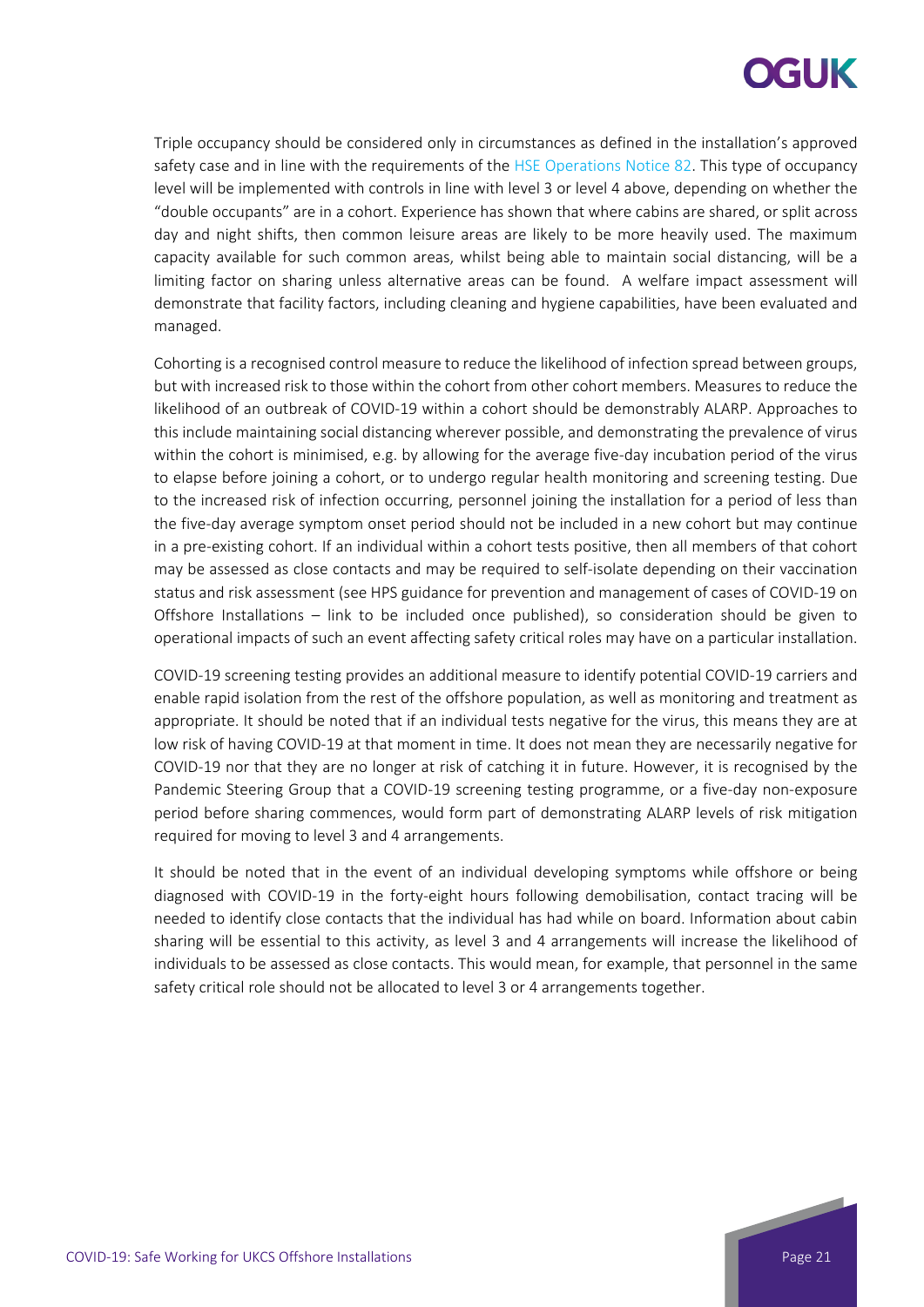

## <span id="page-21-0"></span>8.3 Communication and Training

Where new ways of working have been implemented, training and exercises may be required to ensure these are understood and implemented. Examples may include socially distanced mustering during emergency response exercises, and additional precautions for first-aiders.

Communication with personnel should include reminders about the symptoms of COVID-19, and what to do in the event of developing them. Clear instructions on where to go to avoid contact with other personnel, and how to contact the installation medic by phone should be available to all personnel.

The best controls to prevent the spread of COVID-19 are perhaps the hardest to implement. Changing personal behaviours is essential, and as with improving safety culture, changing personal hygiene behaviours will take time and effort.

Repeated and regular communication of facts about the virus, including the way the virus is spread, the symptoms it can cause, the action to be taken if any develop, and the behaviours needed to prevent it will be needed to ensure that behavioural change is implemented and maintained.

### <span id="page-21-1"></span>8.4 Managing a Case of COVID-19 Offshore

Arrangements should be made on board for the isolation of individuals, including accommodation, provision of medical supervision, meals, and roles in emergency procedures such as musters and drills, until such time as the individual can be removed from isolation or returned onshore to isolate at home.

When an individual is to isolate at home, clear instruction should be given, in line with current government advice, about what they should do, and how they will make the journey home from the heliport. See section 8.2.1 above for further information.

As described in the OGUK document on [movement of passengers,](https://oguk.org.uk/wp-content/uploads/2021/09/COVID-Movement-of-Passengers-Technical-Note-Issue-8.pdf) close contacts of anyone testing positive for or developing symptoms of COVID-19 onboard must be identified.

Those who can provide evidence of being fully vaccinated, with at least two weeks having passed since the completion of the vaccination course, may be exempt from self-isolation so long as they have tested negative for COVID-19 and have satisfied any operator specific risk assessment criteria (which should include the requirement for a COVID-19 test).

For those who have not been fully vaccinated at least two weeks prior to contact, a risk-based decision should be made on whether they can remain offshore and continue to work under close monitoring, should isolate on board or return home to isolate there. This will also need to be done in the case of contacts of a confirmed case who develops symptoms of COVID-19 within 48 hours of demobilisation.

It should also be recognised that personal behaviours are the accountability of all those working offshore, and personnel should report to the medic without delay any change or development of symptoms.

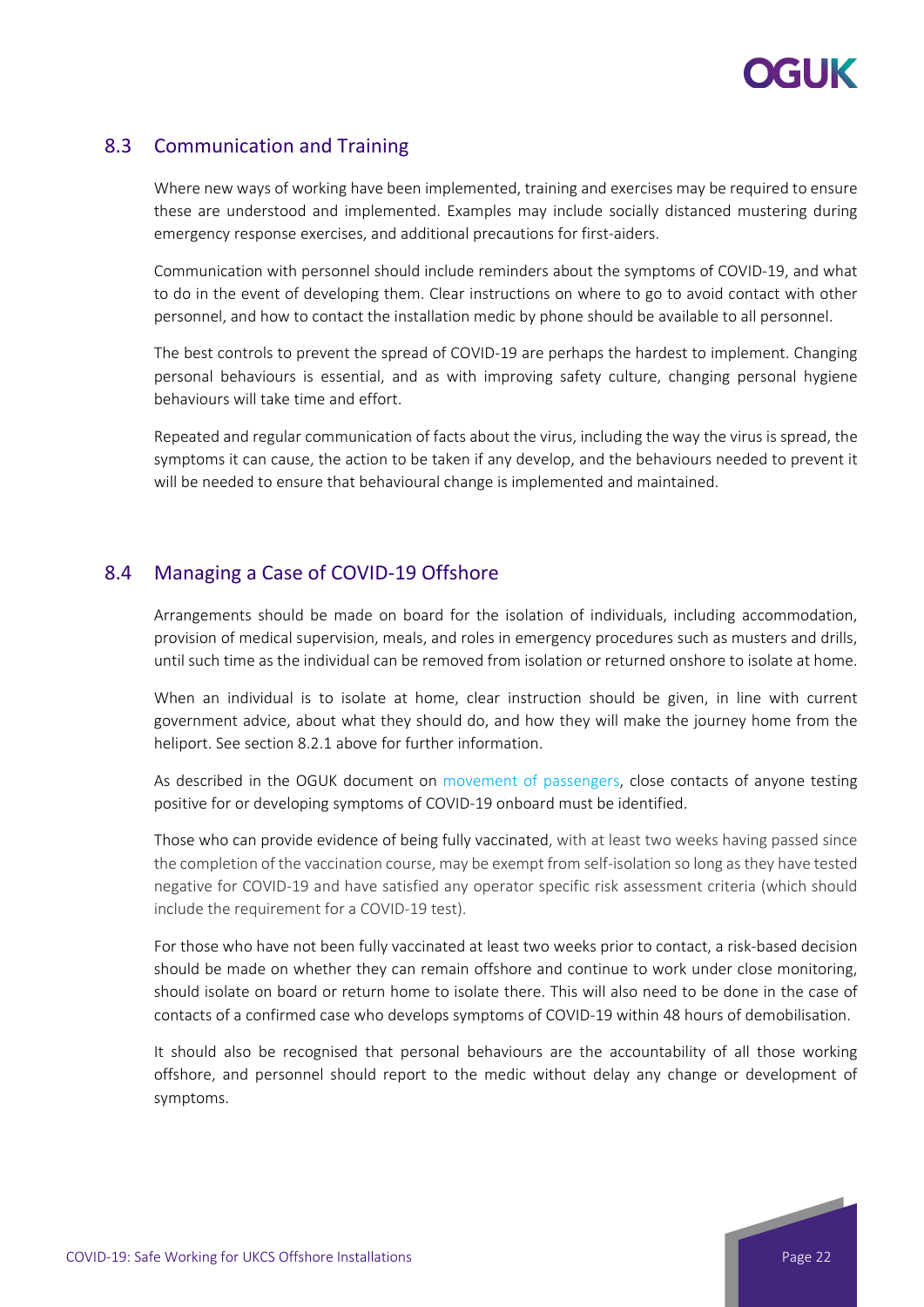

While the likelihood of an outbreak onboard is minimised by the control measures in place, installation operators should manage any outbreak in line with current industry / PHS / PHE guidance to manage cases offshore (subject to regular review).

Guidance on this can be found in the document:

Public Health Scotland – [Guidance for prevention and management of cases of COVID-19 on Offshore](https://www.hps.scot.nhs.uk/web-resources-container/guidance-for-prevention-and-management-of-cases-of-covid-19-on-offshore-installations/)  [Installations](https://www.hps.scot.nhs.uk/web-resources-container/guidance-for-prevention-and-management-of-cases-of-covid-19-on-offshore-installations/)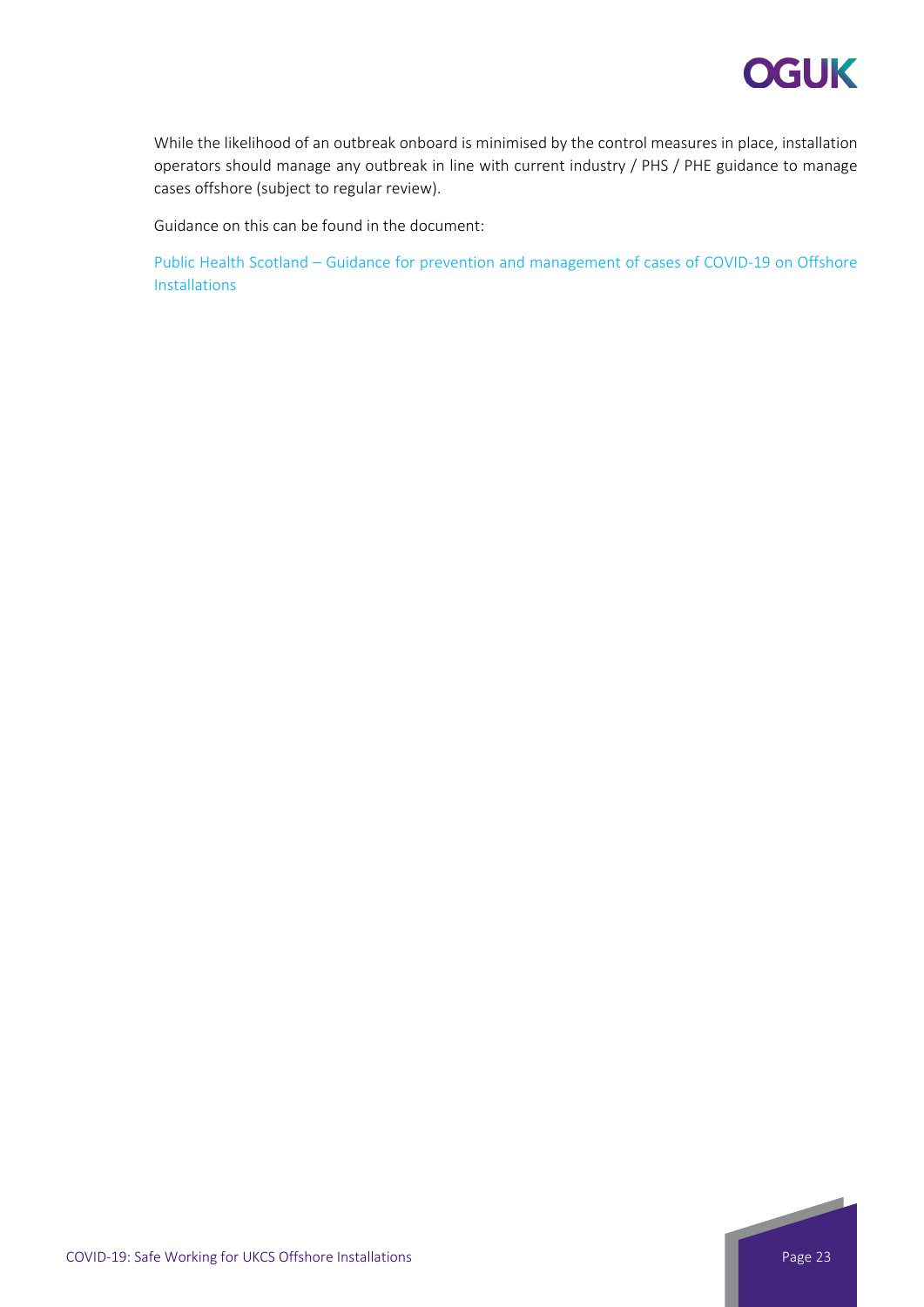# YGI IK

## <span id="page-23-0"></span>9 Further Guidance

#### Government Resources

Public Health Scotland – [Guidance for prevention and management of cases of COVID-19 on Offshore](https://www.hps.scot.nhs.uk/web-resources-container/guidance-for-prevention-and-management-of-cases-of-covid-19-on-offshore-installations/)  [Installations](https://www.hps.scot.nhs.uk/web-resources-container/guidance-for-prevention-and-management-of-cases-of-covid-19-on-offshore-installations/)

[https://www.gov.uk/government/publications/coronavirus-covid-19-travellers-exempt-from-uk](https://www.gov.uk/government/publications/coronavirus-covid-19-travellers-exempt-from-uk-border-rules/coronavirus-covid-19-travellers-exempt-from-uk-border-rules)[border-rules/coronavirus-covid-19-travellers-exempt-from-uk-border-rules](https://www.gov.uk/government/publications/coronavirus-covid-19-travellers-exempt-from-uk-border-rules/coronavirus-covid-19-travellers-exempt-from-uk-border-rules)

[https://www.gov.scot/publications/coronavirus-covid-19-international-travel](https://www.gov.scot/publications/coronavirus-covid-19-international-travel-quarantine/pages/sectoral-exemptions/#:%7E:text=Sectoral%20exemptions%20A%20small%20number%20of%20people%20travelling,essential%20activities.%20Others%20are%20not%20required%20to%20isolate.)[quarantine/pages/sectoral-exemption](https://www.gov.scot/publications/coronavirus-covid-19-international-travel-quarantine/pages/sectoral-exemptions/#:%7E:text=Sectoral%20exemptions%20A%20small%20number%20of%20people%20travelling,essential%20activities.%20Others%20are%20not%20required%20to%20isolate.)

<https://www.gov.scot/collections/coronavirus-covid-19-guidance/#businessesandemployers>

<https://www.gov.uk/guidance/working-safely-during-coronavirus-covid-19>

<https://www.hse.gov.uk/news/working-safely-during-coronavirus-outbreak.htm>

#### Infection Prevention and Control

[British Occupational Hygiene Society –](https://www.bohs.org/covid-19-hub/) COVID-19 Hub

[https://www.hse.gov.uk/risk/controlling-risks.htm](https://www.hse.gov.uk/simple-health-safety/risk/index.htm)

<https://www.hps.scot.nhs.uk/a-to-z-of-topics/covid-19/>

Guidance for non-healthcare settings - [COVID-19 health protection guidance -](https://publichealthscotland.scot/our-areas-of-work/covid-19/covid-19-health-protection-guidance/guidance-for-non-healthcare-settings/) COVID-19 - Our areas of work - [Public Health Scotland](https://publichealthscotland.scot/our-areas-of-work/covid-19/covid-19-health-protection-guidance/guidance-for-non-healthcare-settings/)

[UK Gov: COVID-19: infection prevention and control \(IPC\)](https://www.gov.uk/government/publications/wuhan-novel-coronavirus-infection-prevention-and-control)

[UK Gov: COVID-19: cleaning in non-healthcare settings outside the home](https://www.gov.uk/government/publications/covid-19-decontamination-in-non-healthcare-settings/covid-19-decontamination-in-non-healthcare-settings)

#### Offshore Oil and Gas Sector Resources

[https://oguk.org.uk/covid-19/](https://oguk.org.uk/covid-19-updates/)

<https://www.stepchangeinsafety.net/workgroups/covid-19/>

<https://www.stepchangeinsafety.net/resources/oim-guidance-for-offshore-rotas-and-rest-periods/>

Other Resources

<http://www.bsif.co.uk/wp-content/uploads/2019/03/Certificate-checklist.pdf>